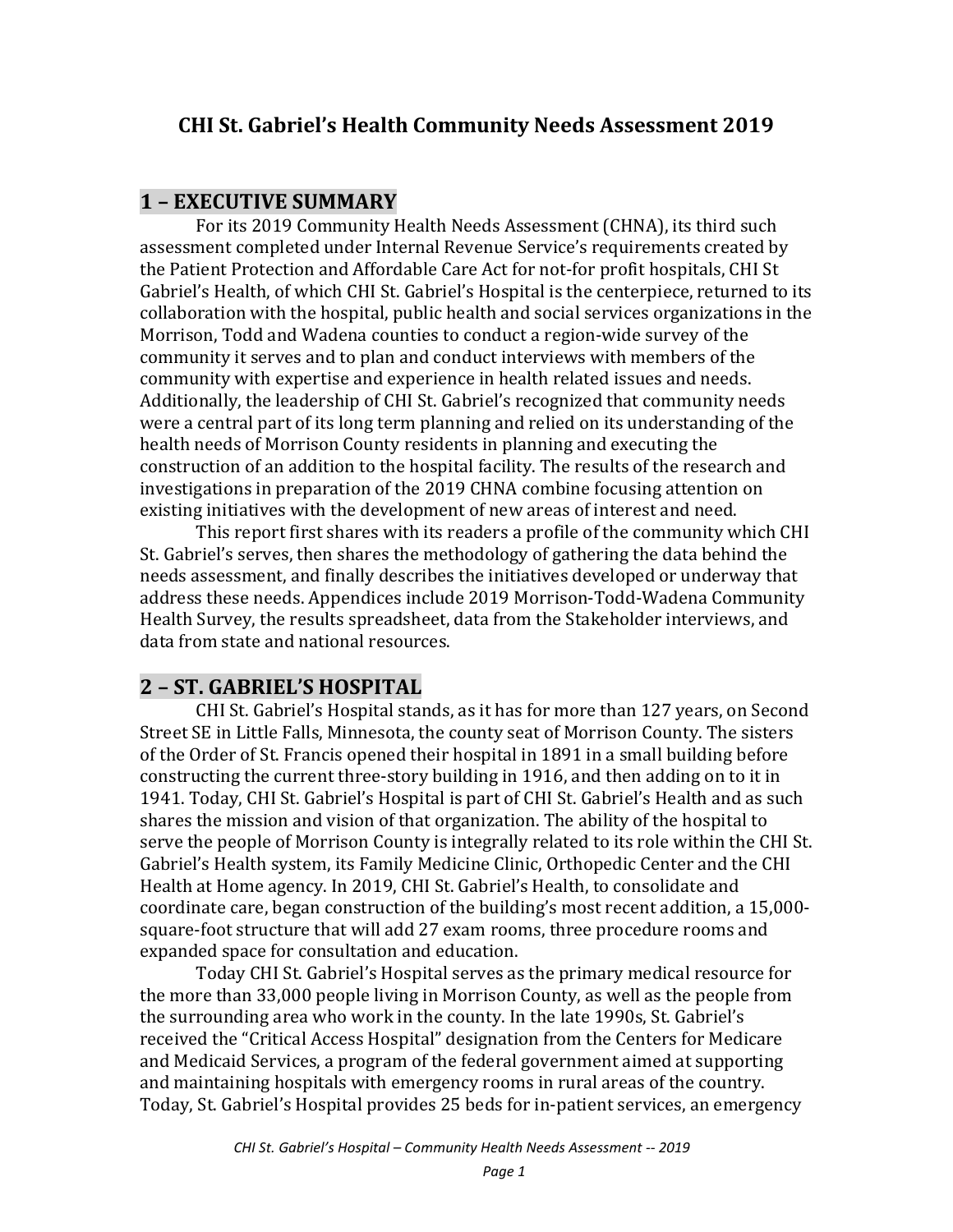room, same-day surgical facilities for outpatient procedures, and educational services in nutrition, birthing, and grief.

#### **Mission**

CHI St. Gabriel's Hospital strives to "nurture the healing ministry" of the Catholic Church, supporting that work with education and research. "Fidelity to the Gospel urges us to emphasize human dignity and social justice as we create healthier communities." That mission drives the daily work of St. Gabriel's Hospital and supports their effort to create strong community relationships to serve the people of Central Minnesota.

#### **Vision**

As St. Gabriel's looks to the future, the staff are guided by a direct vision statement: "To create the best health care experience by igniting the spirit for superior care and service." Medical and professional staff seek and support opportunities to listen to the members of the broader Morrison County community. They see improving everyone's health as a way to care for the people around them.

Four essential core values guide the daily work of the people of St. Gabriel's:

- Reverence a "profound respect and awe for all of creation"
- Integrity truthfulness and trust in all we do
- Compassion sharing "another's joy and sorrow"
- Excellence "putting forth our personal and professional best"

#### **Essential Services**

As a Critical Access Hospital (CAH), CHI St. Gabriel's Hospital focuses ins work on serving the people living this mostly rural part of Minnesota. It is one of the 78 critical access hospitals in the state, including the hospitals in Staples, Long Prairie and Wadena, which are all within the area served by the Morrison-Todd-Wadena Community Health Board.

CHI St. Gabriel's is a Level IV (4) Trauma Center, part of Minnesota's statewide trauma network. Trauma is the leading cause of death in Minnesota for people from ages 1 to 44 and the third leading cause of death overall. As a Level 4 trauma center, the staff in the emergency room at CHI St Gabriel's Hospital participates fully in training and support from the Minnesota Department of Health and the American College of Surgeons to be ready for trauma patients who need vital treatment close to home. The hospital's emergency room provides vital medical services 24/7 to people suffering from injuries and, as part of the state's trauma network, quickly assesses the patient's needs before communicating with hospitals in the network to provide more advanced care when needed. CHI St. Gabriel's is also equipped to provide air and ground ambulance services to hospitals in the trauma network, with a helicopter landing pad in front of the hospital.

CHI St. Gabriel's Hospital provides comprehensive services close to home. From surgical services to rehabilitation therapy, CHI St. Gabriel's Health's doctors, nurses, physician assistants, therapists, and care providers meet the outpatient, inpatient, and emergency health care needs of the area. Additionally, the hospital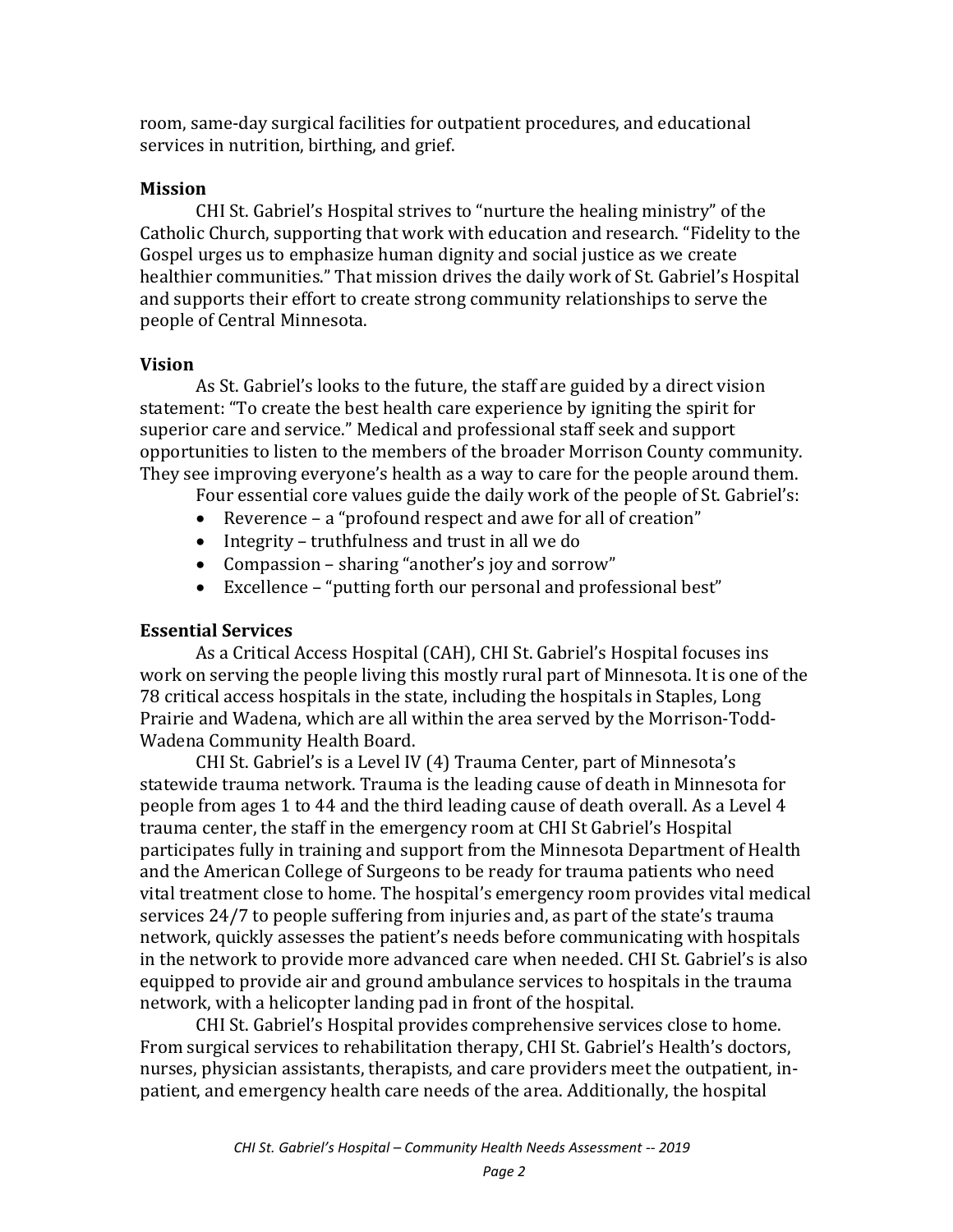leadership sees education as an important component to helping people care for themselves and therefore provide a wide variety of education opportunities, including:

- prenatal and newborn classes
- diabetes education
- nutrition education

To further serve the community, CHI St. Gabriel's opens its doors to community groups seeking meeting space and has hosted support groups for their meetings, and responds favorably to requests to provide health care support to the greater community. CHI St. Gabriel's strongly encourages community members to share topics for health education, maintaining a specific Web resource for contributing such ideas.

#### **Additional Facilities**

CHI St. Gabriel's Hospital is part of the CHI St. Gabriel's Health organization, which includes:

**Family Medical Center,** a clinic with 30 physicians and advanced health care professionals, providing care in family medicine, general surgery, internal medicine, orthopedics, pediatrics and psychiatry. In the fall of 2018, St. Gabriel's Health broke ground on a 15,000-square-foot expansion to the Family Medical Center. Once the expansion is complete in 2020, the center will provide walk-in (express) services, 27 additional exam rooms, three additional exam rooms, and space for health care education.

The Family Medical Center is connected to St. Gabriel's Hospital and is part of the Little Falls medical campus on Second Street SE. The Family Medical Center includes locations in Pierz (200 First Avenue South), which opened in 1986, and Randall (250 White Oak Drive) which opened in 2006.

- **Little Falls Orthopedic** opened in 1982 and joined St. Gabriel's Health in 2007. The five surgeons, five physician assistants and two podiatrists provide orthopedic and podiatric care to the community, focusing on education, treating bones and ligaments and sports injuries. Little Falls Orthopedic received "Blue Distinction +" designation from Blue Cross Blue Shield for the quality and cost-effectiveness of its treatment of people needing knee and hip replacements.
- **CHI Health at Home** provides home health and end-of-life hospice care. Operating out of the St. Gabriel's Health campus, the staff members coordinate patient care with the medical staff at the hospital. CHI Health at Home consistently ranks in the top 25 percent of home health agencies nationwide (as ranked by HomeCare Elite).
- **Alverna Apartments** is a 60-unit senior living facility located near CHI St. Gabriel's Hospital and connected to that facility by a tunnel.

#### **Corporate Structure**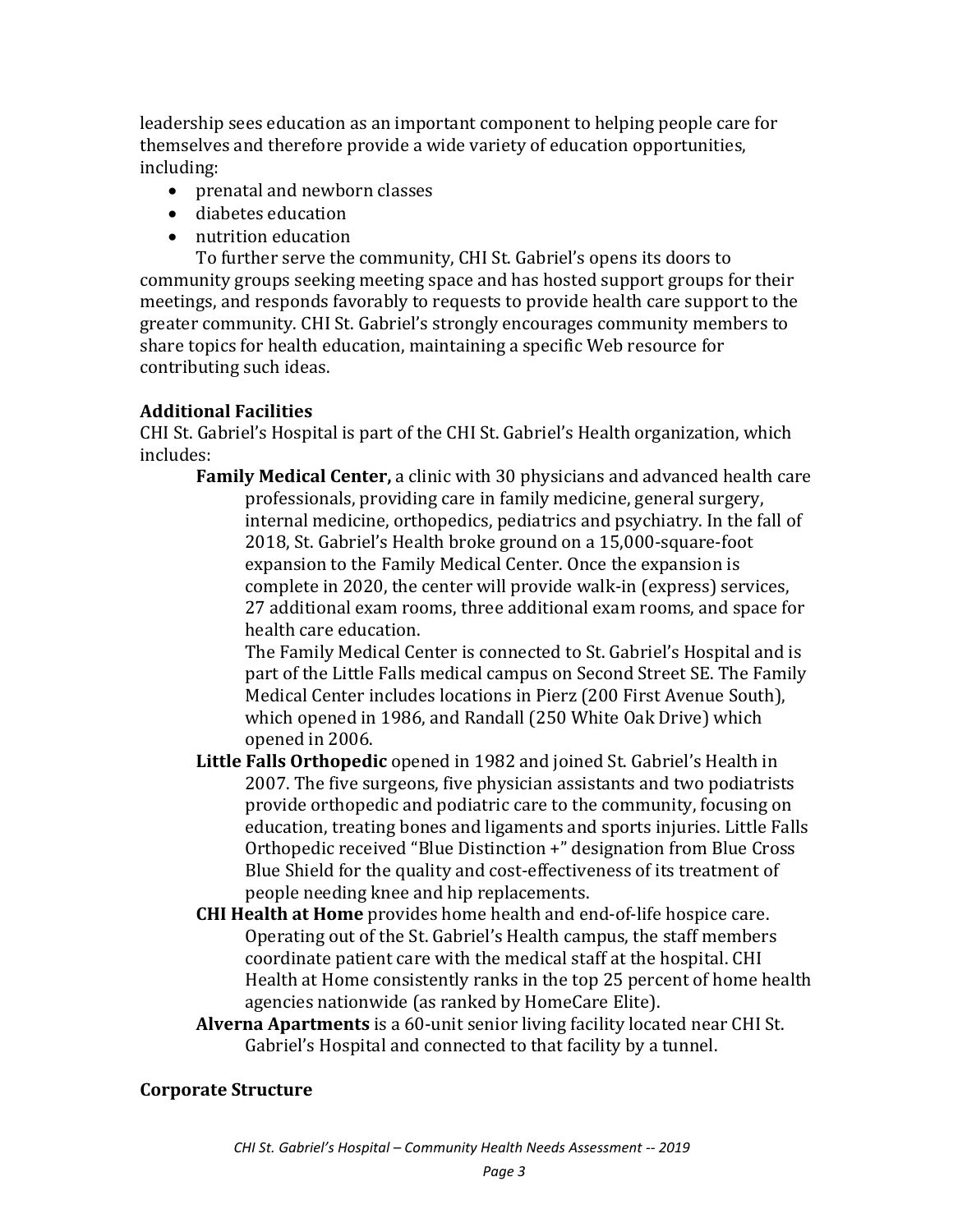CHI St. Gabriel's Hospital and these clinics formally comprise Unity Family Healthcare, which was wholly owned until 2018 by Catholic Health Initiatives, a Colorado-based not-for-profit health care system. In 2017, Catholic Health Initiatives agreed to a merger with the San Francisco-based Dignity Health, a merger that was completed on February 1, 2019, at which point St. Gabriel's Hospital became part of the largest not-for-profit hospital organization in the United States.

The Franciscan Sisters of Little Falls, who opened and operated St. Gabriel's Hospital, were part of the 13 organizations of religious women that first formed or then joined together to become Catholic Health Initiatives. As of December 2018, Sister Joanne Klinnert, OSF, represented the Franciscan Sisters of Little Falls at the semi-annual meetings with the CHI Board of Stewardship.

#### **Board of Directors**

In 2018, the nine members of the St. Gabriel's Health Board of Directors were:

- Brian Mackinac, Chair CPA and partner with Schlenner Wenner and Co.
- Steve Smith Interim President/CFO, St. Gabriel's Health
- Mary Pat Burger, OSF Franciscan Sisters of Little Falls
- Jeffrey Drop Senior Vice President, Fargo Division, Catholic Health Initiatives
- Gregory McNamara MD, Family Practice Physician, Family Medical Center
- Jon Vetter Branch loan officer at Central Minnesota Credit Union
- Col. Richard Weaver Camp Ripley
- Virgil Meyer Doctor of Orthopedics. Little Falls Orthopedics
- Mark Moe MD, Internal Medicine, Family Medical Center

### **Accreditation**

CHI St. Gabriel's is accredited as a Critical Access Hospital by The Joint Commission, and has received the Gold Seal of Approval from that commission. St. Gabriel's Hospital is licensed by the Minnesota Department of Health as part of Unity Family Healthcare Inc.

## **Awards and Grants**

In 2017, CHI St. Gabriel's received the Innovative Patient Care of the Year award from the Minnesota Hospital Association, in recognition of the work of St. Gabriel's Health in addressing the opioid epidemic. In 2018, the Catholic Health Association present St. Gabriel's with its Achievement Citation for its innovative community approach in addressing the opioid epidemic. The Achievement Citation included a \$10,000 award, which is being used to purchase medication for addiction patients.

The White House Office of National Drug Control Policy in August 2018 notified Kathy Lange, Foundation Director, that CHI St. Gabriel's would be included in the White House's next opioid publication to be released at the end of 2018. The White House document will describe St. Gabriel's Health rural care model in detail so those processes are shared nationally.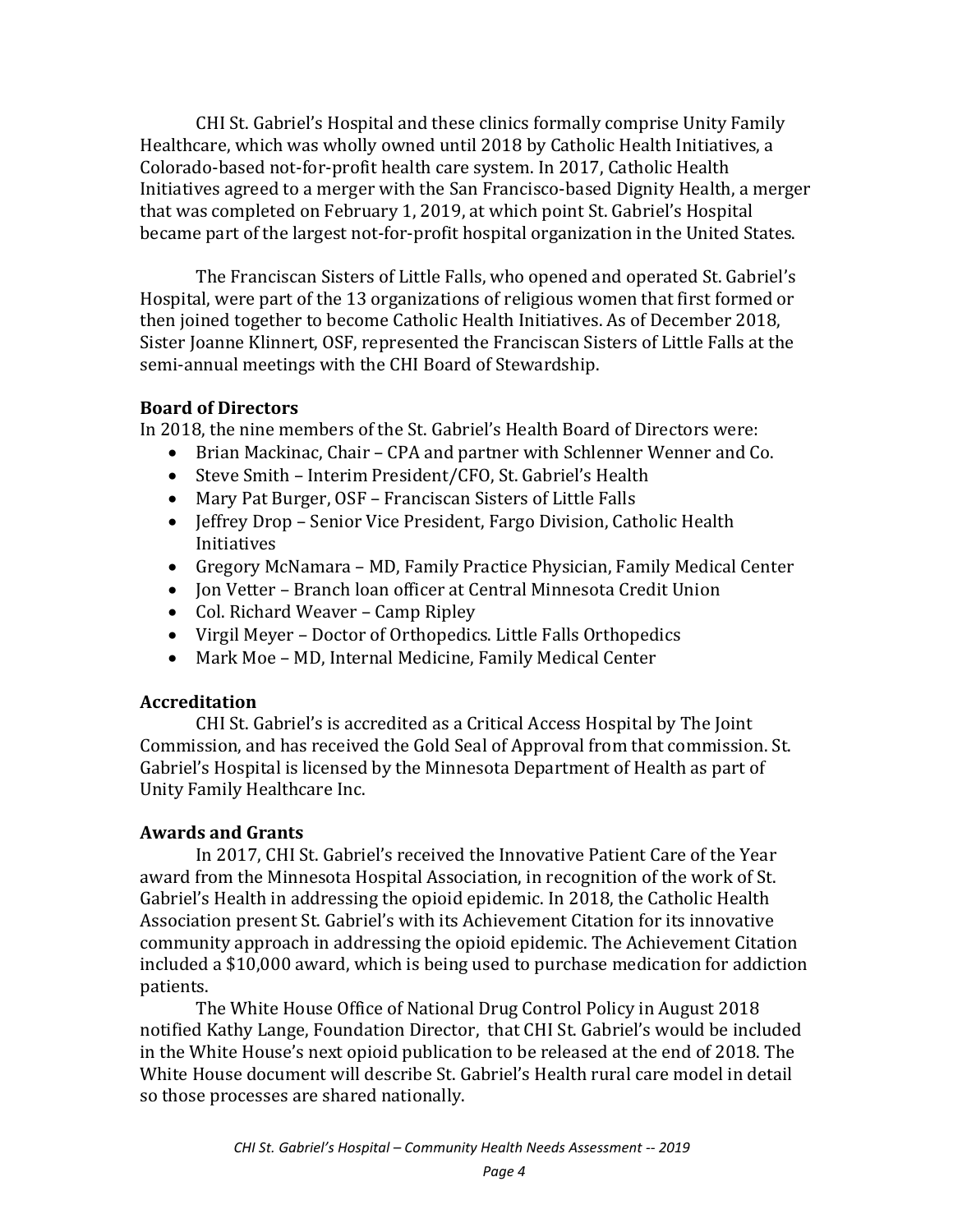Grants awarded include:

- A 2019 award of \$78,946 from the 2019 Rural Hospital Capital Improvement Grant Program in the Minnesota Department of Health to purchase and install an infant security system. The award represents the final purchasing of an item that has been the top priority on the capital needs request list for two years.
- The Minnesota Legislature passed SF 3375 in March of 2018 that would allow St. Gabriel's Health to fund opioid pilot programs across Minnesota so other communities could address the opioid epidemic with the same success as the care model developed and implemented by St. Gabriel's. A similar bill was passed in 2017 that allowed for the funding of eight pilot programs across Minnesota.
- In 2017 a Minnesota State Targeted Response to Address Opioids Grant in the amount of \$293,000 was awarded which implemented a program called ECHO (Extensions for Community Health Outcomes).
- St. Gabriel's Home Care and Hospice Program was awarded the "Homecare Elite Top 500" for 2018. This award presented by the *National Office of Home Care* means that this program is among the Top 500 in the nation for quality and patient satisfaction.
- St. Gabriel's received from the Minnesota Department of health Statewide Health Improvement Partnership (SHIP) grants in 2016, 2017 and 2018 in the amount of approximately \$8,500 each year to advance telemedicine and the electronic medical records system. In 2017 and 2018 the Bank of the West awarded St. Gabriel's \$7,500 to add technology to the hospital in support of the hospital's addiction work.
- A 2017 care coordination grant for pediatric asthma population in the amount of \$32,000.

# **3 – RELATIONSHIPS**

### **Morrison County**

As the only hospital in Morrison County, CHI St. Gabriel's Hospital works closely with the Morrison County offices of Public Health and Social Services. This relationship has developed over the decades since the Franciscan Sister began the hospital in 1891 and continues to shape the hospital's relationship to the people who call Morrison County home and those who travel into the county for work.

This relationship with Morrison County Public Health provides the staff at CHI St. Gabriel's Hospital with opportunities to serve the community by being involved in insurance issues, providing support for access to health care, advancing community health care through cooperative programs, educating community members on health care issues, and protecting people from health care threats, among other services. The director of Morrison County's Department of Public Health serves on the CHI St. Gabriel's Hospital Prescription Drug Task Force, an example of the importance the hospital places on its relationship with the county.

CHI St. Gabriel's Hospital also maintains strong working relationships with the public school districts serving its students: Little Falls, Pierz, Royalton, Staples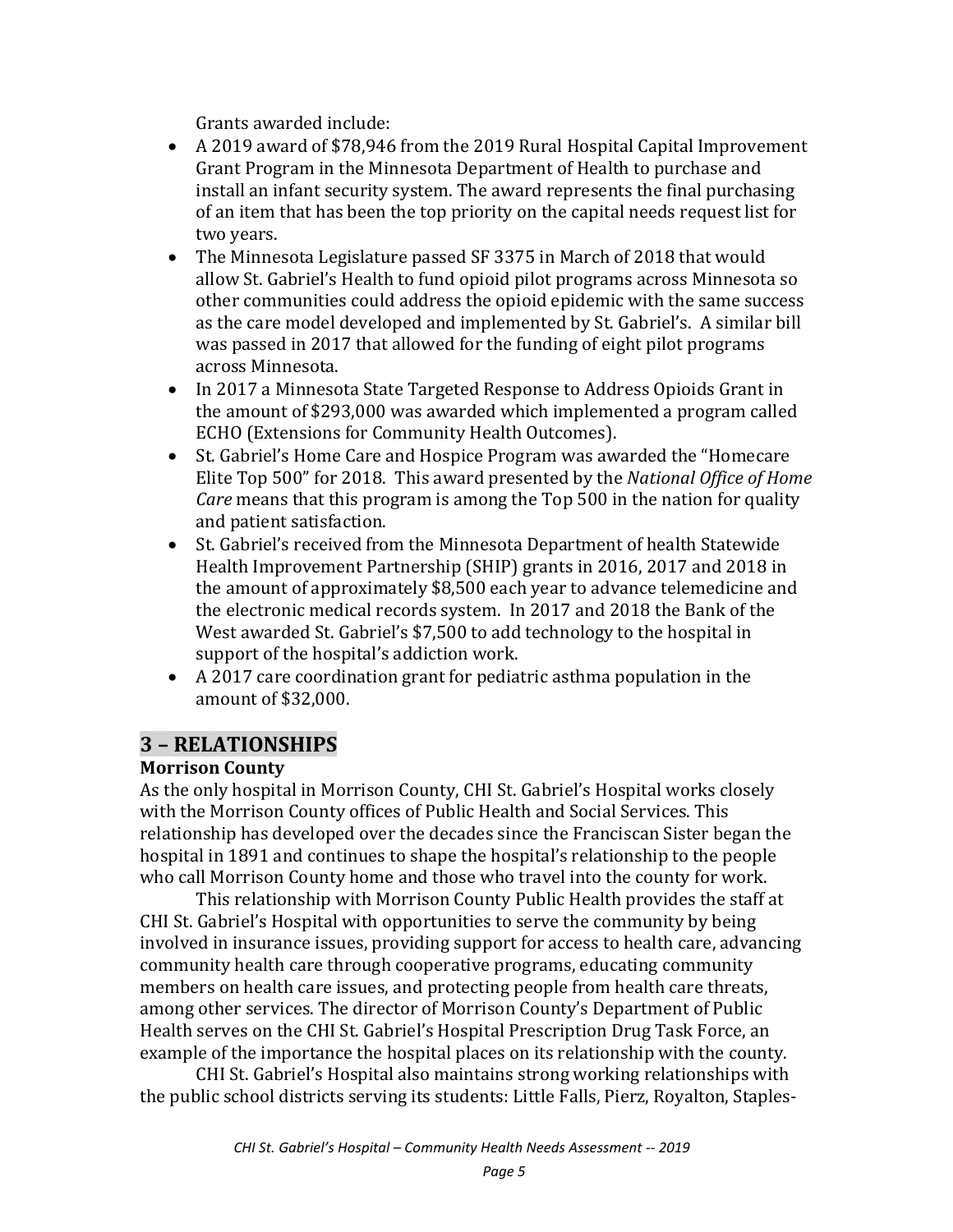Motley, Swanville, Upsala. It also works collaboratively with the Community Development Morrison County, the Initiative Foundation, and other organizations across the county.

#### **Morrison-Todd-Wadena County Health Board**

CHI St. Gabriel's Hospital, through its relationship with Morrison County and as a health care provider in that county, collaborates with nearby hospitals and county offices through the Morrison-Todd-Wadena Community Health Board to plan, develop and deliver health services. As part of this partnership within the state of Minnesota's community health services system, CHI St. Gabriel's works with its county and hospital neighbors to study, analyze and implement programs to improve the health of the members of its community. Known among themselves as the "MTW committee," a group of representatives gathers to conduct its Community Health Needs Assessments, to discuss health equity issues, and to understand the health concerns of the people of Central Minnesota served by this tri-county health board.

### **Regional Medical Facilities**

One of CHI St. Gabriel's Hospital's closest health care neighbors is CentraCare Health, which has its headquarters in St. Cloud, Minnesota (34 miles south on U.S. 10). In collaboration with this regional health care system, St. Gabriel's has provided the citizens of Morrison County with access to specialty care consultations in cardiology, nephrology, neurology, oncology, pulmonology, rheumatology, and sleep medicine, with appointment arranged with primary care physicians. CentraCare Health -- Long Prairie, in Todd County, which includes a 25-bed critical access hospital, is served by the Morrison-Todd-Wadena Community Health Board, and part of the collaboration that helped hospital in that three-county area create their Community Health Needs Assessments in 2013 and 2016, and is doing so for 2019.

Additionally, because most of CHI St. Gabriel's referrals are to CentraCare in St. Cloud, the Little Falls hospital uses the EPIC electronic medical records system in use at CentraCare. This data resource allows CHI St. Gabriel's to share patient information easily with Centra Care and in turn CHI St. Gabriel's is able to extract necessary data for such things as CHNA planning, grant writing, and supporting data needs of county public health and social services staff. For example, when Morrison County Public Health needed to know how many patients at CHI St. Gabriel's Health were identified as smokers, staff at the hospital quickly queried the EPIC database for an answer.

### **Statewide and Nationwide Relationships**

CHI St. Gabriel's Hospital is a member of the Minnesota Hospital Association (MHA), one of the 108 rural hospitals in that 142-hospital networks. In 2017, the MHA presented CHI St. Gabriel's Health with the "Innovative Patient Care of the Year" award in recognition of the health system's work to address the opioid epidemic.

CHI St. Gabriel's maintains a close relationship with the Minnesota Department of Health, most recently working with the department on the next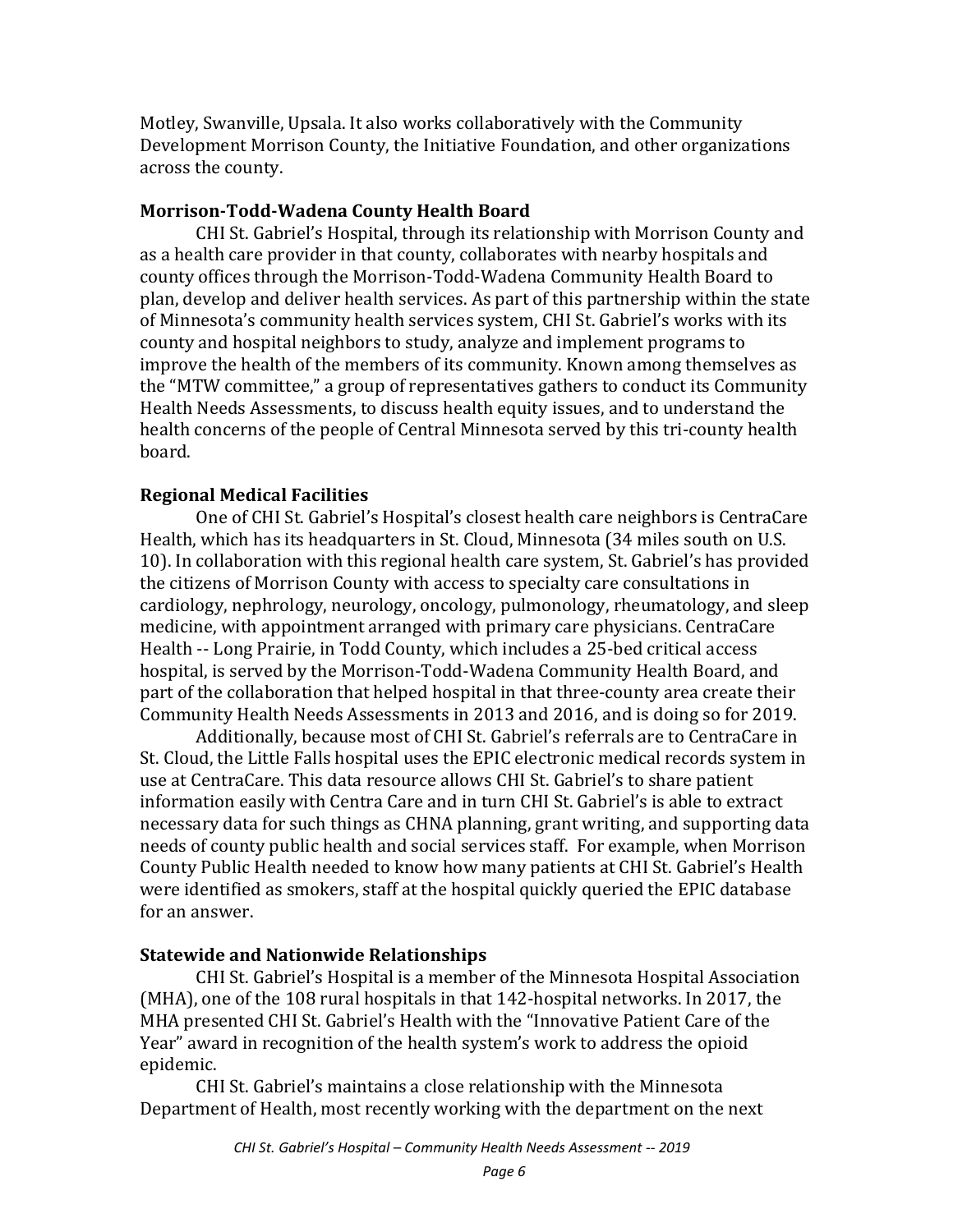phase of statewide efforts to combat the opioid crisis. In June 2016, In May 2017, the Minnesota Legislature approved about \$1 million to fund eight pilot projects across the state to provide community prevention teams based on strategies developed by CHI St. Gabriel's since 2014. Now, with this funding going to eight community across Minnesota, CHI St. Gabriel's will provide technical assistance to the grant recipients and work to maximize the success of this program. (See article from the MDH at [https://www.health.state.mn.us/communities/opioids/mnresponse/opioidgrant.ht](https://www.health.state.mn.us/communities/opioids/mnresponse/opioidgrant.html) [ml](https://www.health.state.mn.us/communities/opioids/mnresponse/opioidgrant.html) , accessed April 22, 2019)

CHI St. Gabriel's, as a hospital and a health group, is a member of the Catholic Health Association of the United States. In 2018, CHI St. Gabriel's received the Catholic Health Association's Achievement Citation for its participation and leadership in the Morrison County Prescription Drug Task Force and the lifesaving benefits of the collaboration that lead to a dramatic reduction in opioid prescriptions and opioid use from 2014-2018.

### **4 – THE COMMUNITY**

#### **Geography**

Little Falls, MN, home to CHI St. Gabriel's Hospital, is the county seat of Morrison County, located in Central Minnesota on the Mississippi River. Located in approximately the center of this county, which is shaped roughly like a squat "L," CHI St. Gabriel's is able to serve all corners of the county, including the 15 neighboring towns and cities.

Little Falls is 35 miles up river from St. Cloud, MN, home of the CentraCare Health system and the St. Cloud Hospital. Little Falls is 100 miles north of the Twin Cities of Minneapolis and St. Paul, capital of Minnesota, where most of the state's major hospitals are located, including its Trauma 1 hospitals.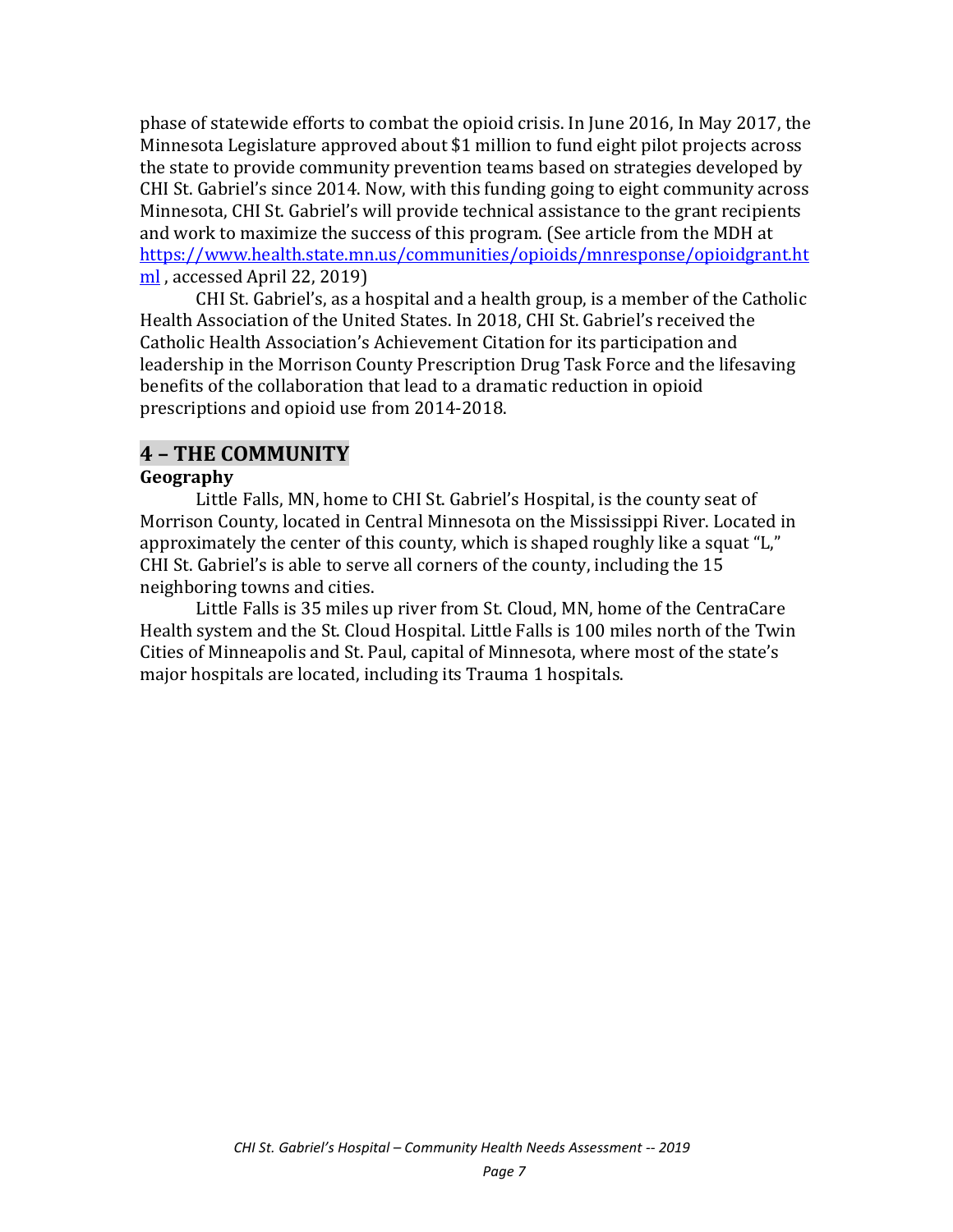#### **Population**

Considered a rural county, ranking 30th most rural of Minnesota's 87 counties, Morrison is home to more than 33,000 people with nearly 8,500 living in Little Falls (2019 U.S. Census Bureau estimates). About 25 percent of Morrison County's residents living in Little Falls, and an additional 18 percent live in the county's towns. With an average of just less than 29 people in each square mile, Morrison County ranks 41st of the 87 Minnesota counties for population density. Morrison is Minnesota's 17th largest county by area.

This choice of people to live in more rural parts of the county provides CHI St. Gabriel's Hospital with one of its commonly mentioned challenges: transporting people to health care services. While CHI St. Gabriel's Health's Family Medical Center staffs clinics in Pierz, 14 miles to the east. and Randall 11 miles to the northwest, many residents of the county find it challenging to travel to health care facilities, with those living closer to Staples and Long Prairie in Todd County and those in Royalton, close to St. Cloud

| City                          | Population |  |  |  |
|-------------------------------|------------|--|--|--|
| Little Falls                  | 8,343      |  |  |  |
| Pierz                         | 1,393      |  |  |  |
| Royalton                      | 1,242      |  |  |  |
| Motley                        | 671        |  |  |  |
| Randall                       | 650        |  |  |  |
| Upsala                        | 427        |  |  |  |
| Swanville                     | 350        |  |  |  |
| <b>Bowlus</b>                 | 290        |  |  |  |
| Buckman                       | 270        |  |  |  |
| Flensburg                     | 225        |  |  |  |
| Sobieski                      | 195        |  |  |  |
| Elmdale                       | 116        |  |  |  |
| Lastrup                       | 104        |  |  |  |
| Genola                        | 75         |  |  |  |
| Hillman<br>38                 |            |  |  |  |
| 2019 Estimates. American Fact |            |  |  |  |
| Finder. U.S. Census Bureau.   |            |  |  |  |
| Downloaded April 2019         |            |  |  |  |

and the CentraCare hospital choosing those locations for their health care.

#### **Age**

A greater portion of the Morrison County community is over the age of 65 than in Minnesota overall and then in the United States. This proportion of older

people provides CHI St. Gabriel's hospital with service challenges compounded by the public transportation opportunities in the county and compounded by the numbers of older residents who live outside of Little Falls, in the more rural parts of Morrison County.

|                               | Age 2017                  |                  |                                |
|-------------------------------|---------------------------|------------------|--------------------------------|
|                               | <b>Morrison</b><br>County | <b>Minnesota</b> | <b>United</b><br><b>States</b> |
| Persons under 18              | 23.6%                     | 23.30%           | 22.60%                         |
| Persons 18-64                 | 57.5%                     | 61.30%           | 61.80%                         |
| Persons 65 years<br>and older | 18.9%                     | 15.40%           | 15.60%                         |

The age differences also provide CHI St. Gabriel's and Morrison County with the challenge

*Quick Facts, U.S. Census Bureau, 2017. Accessed from https://www.census.gov/quickfacts/fact/table/mn,morris oncountyminnesota,US/AGE775217 April 15, 2019.*

of supporting and encouraging age appropriate activities for healthy living, especially with providing resources to support longer life spans and encourage developing habits of healthy living early in life.

#### **Diversity**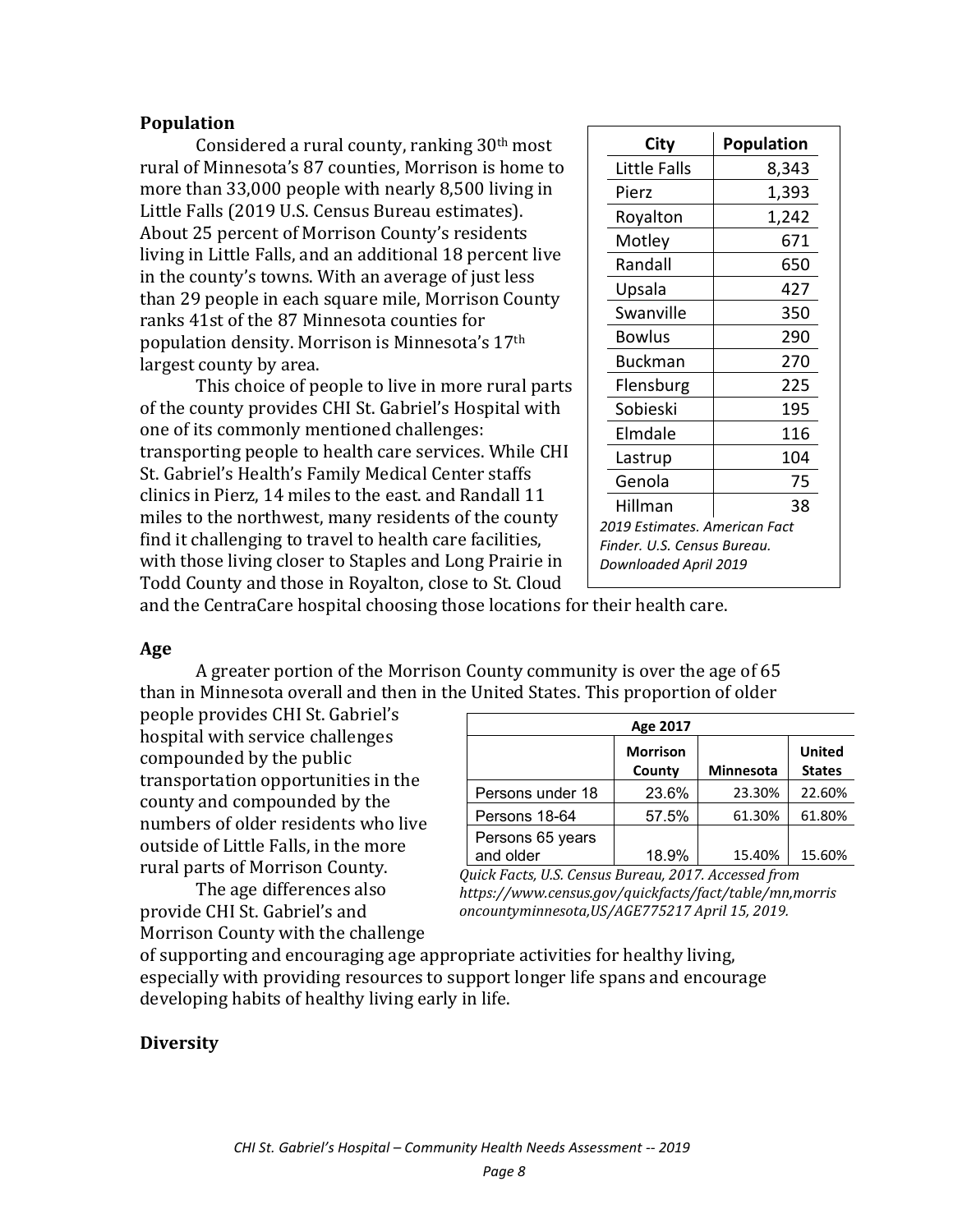While more people of varying racial and ethnic ancestries called Morrison County home in 2018 than did in 2000, the county is still very dominantly home to people identifying themselves as white. U.S Census Bureau reports show that the

number of people of African and Asian ancestry living in Minnesota has increased, and the overall percent of people identifying them as members of these two groups has increase. The number of people identifying themselves as of Hispanic origin has doubled in those 18 years.

How these changing demographics will influence the health needs of the community has yet to be seen. In the 2019 Todd-Morrison-Wadena Community Health Survey. In 2019, 1.8 percent (weighted) of responses came from people identifying themselves as "Not white," while in 2016, only 0.9 percent

| Race/Ethnicity                       |        |         |        |         |  |  |  |
|--------------------------------------|--------|---------|--------|---------|--|--|--|
|                                      | 2000   | Percent | 2019   | Percent |  |  |  |
| Population                           | 31,538 |         | 33,198 |         |  |  |  |
| White                                | 31,230 | 99.0%   | 31,868 | 96.0%   |  |  |  |
| Black/African<br>American            | 66     | 0.2%    | 202    | 0.6%    |  |  |  |
| American Indian/<br>Alaska Native    | 102    | 0.3%    | 85     | 0.3%    |  |  |  |
| Asian                                | 90     | 0.3%    | 166    | 0.5%    |  |  |  |
| Native Hawaiian/<br>Pacific Islander | 11     | 0.0%    | 0      | 0.0%    |  |  |  |
| Some Other Race                      | 49     | 0.2%    | 180    | 0.5%    |  |  |  |
| Two or more<br>races                 | 174    | 0.6%    | 379    | 1.1%    |  |  |  |
| Hispanic/Latino                      | 209    | 0.7%    | 518    | 1.6%    |  |  |  |
| Not<br>Hispanic/Latino               | 31,509 | 99.9%   | 31,542 | 95.0%   |  |  |  |

*U.S. Census Bureau. Data accessed April 18, 2019*

identified themselves as not white. With results this small, the analysts could not correlate the responses by racial background. However, with diversity increasing in the county, CHI St. Gabriel's Hospital and CHI St. Gabriel's Health staff and leaders know that they will need to pay careful attention in coming years to the needs of people with health care shaped by their ethnic backgrounds.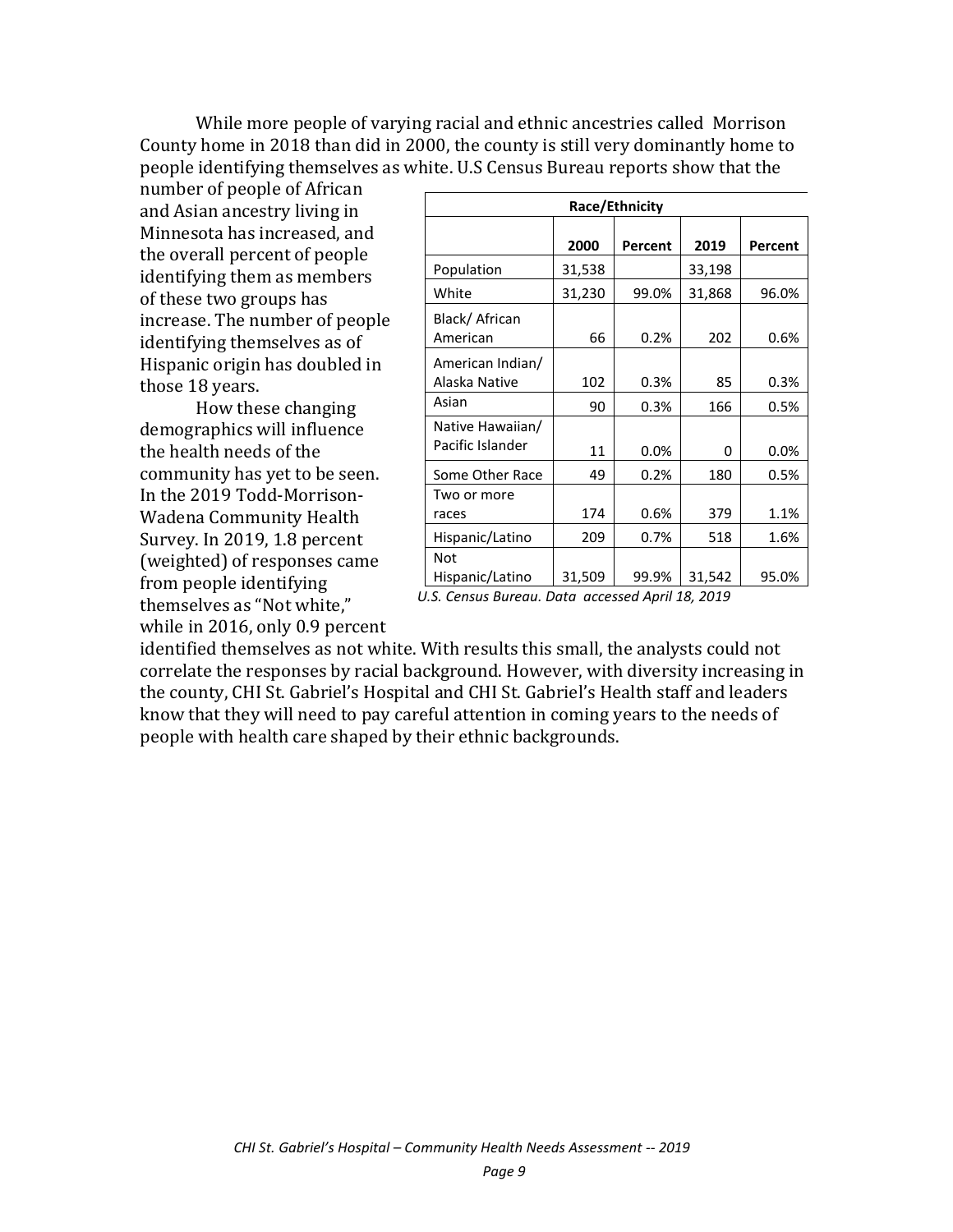#### **Income**

Understanding the relationship between income and health is a challenge for health

care providers and patients alike, but having some understanding of the broader picture of a community and its wealth assists CHI St. Gabriel's Hospital staff in determining how to serve all people within its region. To that end, and realizing that earning an income does not equate to being able to afford necessities of life, the CHNA planning team explored statistical information on Morrison County's residents and selfreported information on insurance coverage and use of that insurance.

The essential details of the income portrait of Morrison County in 2017, according to the U.S. Census Bureau, included:

| Income per household 2015 |                 |  |  |  |
|---------------------------|-----------------|--|--|--|
|                           | <b>Morrison</b> |  |  |  |
|                           | County          |  |  |  |
| Less than \$10,000        | 4.6%            |  |  |  |
| \$10,000 to \$14,999      | 7.0%            |  |  |  |
| \$15,000 to \$24.999      | 11.2%           |  |  |  |
| \$25,000 to \$34,999      | 9.6%            |  |  |  |
| \$35,000 to \$49.999      | 14.4%           |  |  |  |
| \$50,000 to \$74,999      | 20.9%           |  |  |  |
| \$75,000 to 99,999        | 13.6%           |  |  |  |
| \$100,000 to \$149,999    | 12.6%           |  |  |  |
| \$150,000 to \$199,999    | 3.0%            |  |  |  |
| \$200,000 or more         | 3.1%            |  |  |  |

*Selected Economic Characteristics. 2013-2017 American Community Survey 5-Year Estimates. U.S. Census Bureau. Accessed April 15, 2019*

- Median annual individual income: \$31,233
	- o Annual cost of living for an individual was \$29,026
- Median annual family income: \$52,855
	- o Annual cost of living for a family was \$49,195
- People living in poverty: approximately 11.4 percent (down from 13.1 percent in 2010)
- Children under 18 living in poverty: approximately 13.2 percent (down from 15.8 percent in 2010)

#### **Employment**

In November 2018, 17, 811 people were in the workforce in Morrison County, according to the Minnesota Department of Employment and Economic Development. The average unemployment rate for 2018 was 5.5 percent.

The Community Development of Morrison County reported that in November 2018 there were 12,982 people working in the county. Leading employer sectors included:

- Retail Trade 1,839 (14.2 percent)
- Educational Services 1,614 (12.4 percent)
- Health Care and Social Assistance 1,509 (11.6 Percent)
- Public Administration 1,351 (10.4 percent)
- Hospitality  $1,057$  (8.1 percent)
- Manufacturing 928 (7.1 percent)
- Scientific and Technical Services 859 (6.6 Percent)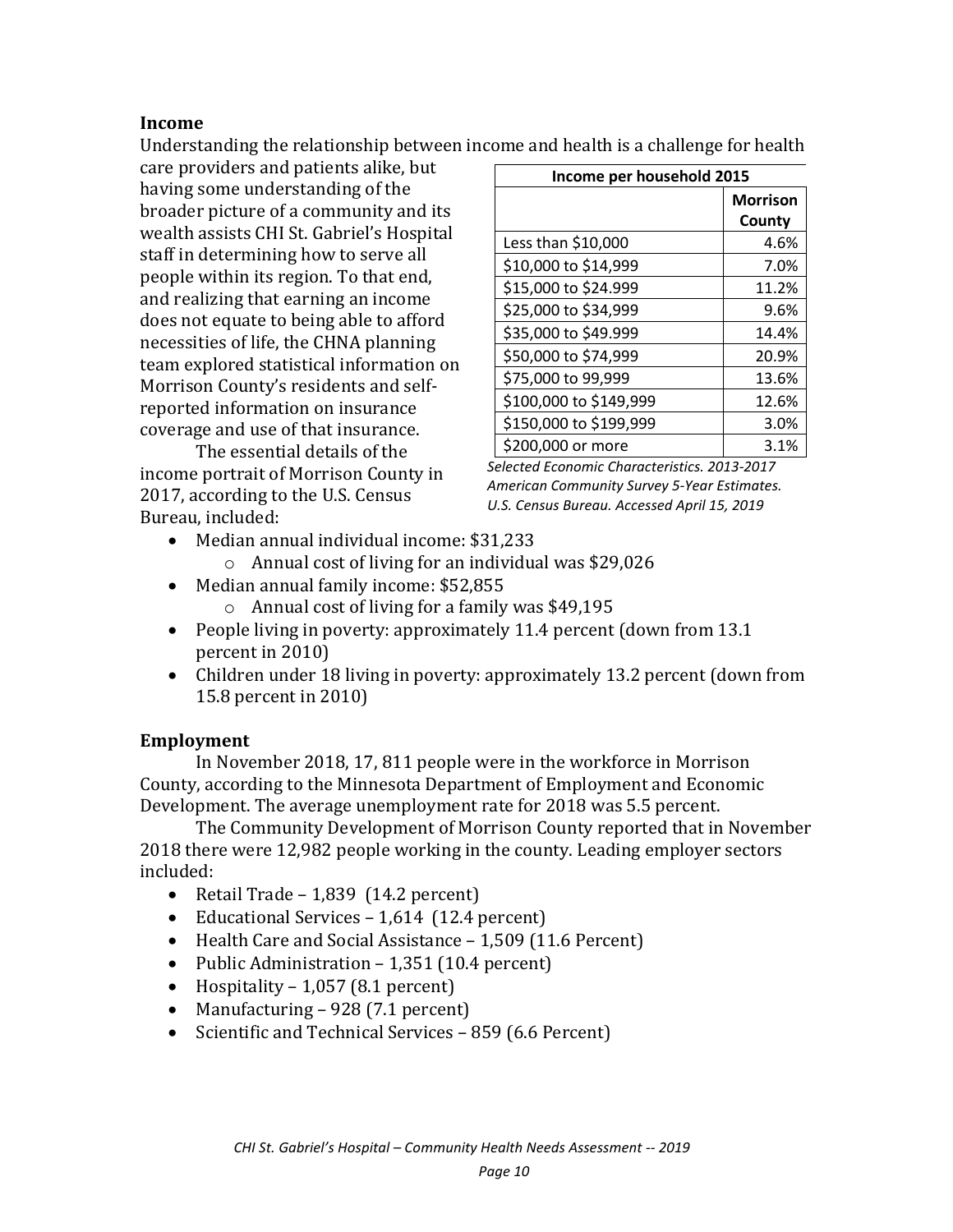The average hourly wage of the workers in Morrison County in 2018 was \$15.48 (DEED), while the annual cost of living was \$46,300, according to the Minnesota Department of Employment and Economic Development.

All of this information, though, is about either the people who live in Morrison County or the jobs in Morrison County. If you explore the relationship of

living in Morrison County but working at a job that requires the employee to travel outside of the county, the employment situation looks more dynamic and creates a need for a more subtle exploration of the community. In 2015, the U.S. Census Bureau reported that 6,604 people lived in Morrison County and worked there, too, at least in their primary jobs. That same year, though, 7,593 people who lived in Morrison County worked outside of the county and 3,796 people came into the county to work at their primary jobs. This inflow and outflow of workers increases



*U.S. Census Bureau. 2019. LEHD Origin-Destination Employment Statistics. Accessed April 18, 2019, at https://onthemap.ces.census.gov/*

the demand for services, such that found in the Emergency Department at CHI St. Gabriel's Hospital, by more people than those who live in the county and are represented in basic county demographics.

#### **Transportation**

Most people in Morrison County own cars and drive themselves where they need to be.

Countywide, the mean travel time from home to work in 2016 was 24.8 minutes, with the majority of them driving cars alone (77.5 percent) and just more than one-tenth of them carpooling (11 percent). (U.S. Census Bureau). Nearly 4 of 10 of those employees drove more than 30 minutes to their primary jobs and nearly 5 of 10 drove less than 20 minutes.

Little Falls, the county seat, has no public transit system. Tri-CAP (Tri-County Action Program), located in the St. Cloud area, provides transportation services for a minimal fee and on a reservation basis for people in Morrison County, but

stakeholders reported to the CHNA planning team that this services is both underused and inconvenient for many people.

Awareness of transportation challenges lead the MTW Community Health Survey planning committee to include two questions on transportation in the 2019 survey. The distance people have to travel to fitness or

| <b>Transportation 2019</b>        |  |  |  |  |  |
|-----------------------------------|--|--|--|--|--|
| 32.2%                             |  |  |  |  |  |
| 34.4%                             |  |  |  |  |  |
| 22.1%                             |  |  |  |  |  |
| 11.3%                             |  |  |  |  |  |
| Morrison-Todd-Wadena Community    |  |  |  |  |  |
| Health Survey 2019. Question 53g. |  |  |  |  |  |
|                                   |  |  |  |  |  |

community centers, parks or walking trails was in the list of reasons people could choose to explain why they were not more physically fit. In Morrison County, 32.2 percent of survey respondents indicated this was a problem for them. This compares to 36.3 percent for Todd County and 30.7 percent for Wadena County.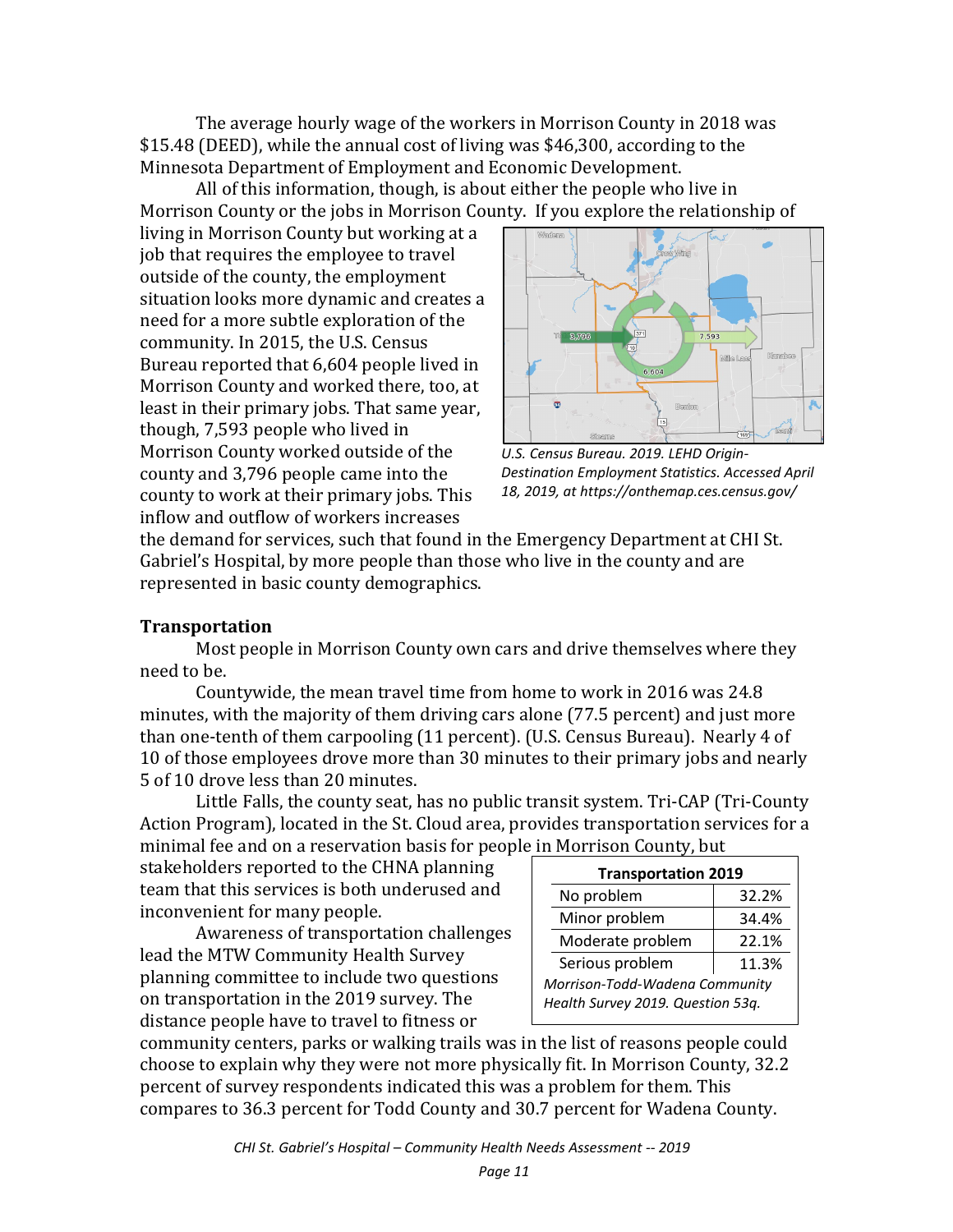Additionally, the planning committee included public transportation and learned that 67.8 percent of respondents feel that having no publicly supported way to travel in their community was at least a minor problem, with 11.3 percent rating it as a serious problem.

To a certain degree, this transportation issue supports the decision by CHI St. Gabriel's Health to include a walk-in clinic in the current expansion project. People will be able to seek medical help when it is convenient for them to get a ride to Little Falls. Also of note, the hospital's foundation covers the cost of taxi services to those patients that are unable to drive themselves back home from a medical appointment or have no other ride.

Given the results of the 2019 MTW Community Health Survey, that 67.8 percent of respondents believe that transportation is at least a minor problem when dealing with health care issues, the CHNA planning team chose to present this issue to the implementation team and to keep awareness of the issue in their thinking as they develop strategies to improve hospital services..

# **5 – PLANNING ASSESSMENT of COMMUNITY HEALTH NEEDS**

Being aware of community needs, strengthening that awareness, and then working to meet those needs is a core mission of CHI St. Gabriel's Hospital. To help fulfill that mission, and with the requirements of the Patient Protection and Affordable Care Act, CHI St. Gabriel's now regularly surveys the community to identify ongoing and changing needs. The 2019 Community Health Needs Assessment will be the third completed by St. Gabriel's Hospital's since this requirement for continued not-for-profit status was included in the ACA.

### **Regional Collaboration**

As a hospital within one of the three counties served by the Morrison-Todd-Wadena Communities Health Board, CHI St. Gabriel's once again turned to colleagues within the hospitals and public health organizations in this region to form the committee (also known as the MTW Committee) that conducted a formal survey of the community.

CHI St. Gabriel's was initially represented on that committee by Kathleen Lange, Foundation Director, Pat Rioux, Public Affairs, and Lee Boyles, CEO; however, Mr. Rioux retired in 2018 and Mr. Boyles resigned his position in 2018. To assist in conducting the survey and to research and write its 2019 CHNA, CHI St. Gabriel's contracted with writer/researcher Marian Rengel, who began representing the hospital on this working committee in November 2018. St. Gabriel's also contracted with researcher Jerry Chandler, who conducted the stakeholder interviews, advised the team on putting lessons learned into action, and served on the MTW committee.

Members of the MTW Community Health Needs Assessment committee included representatives from:

- Public health professionals from Morrison, Todd and Wadena counties
- Lakewood Health System, Staples (Todd County)
- Tri-County Health, Wadena (Wadena County)
- CentraCare Health Long Prairie (Todd County)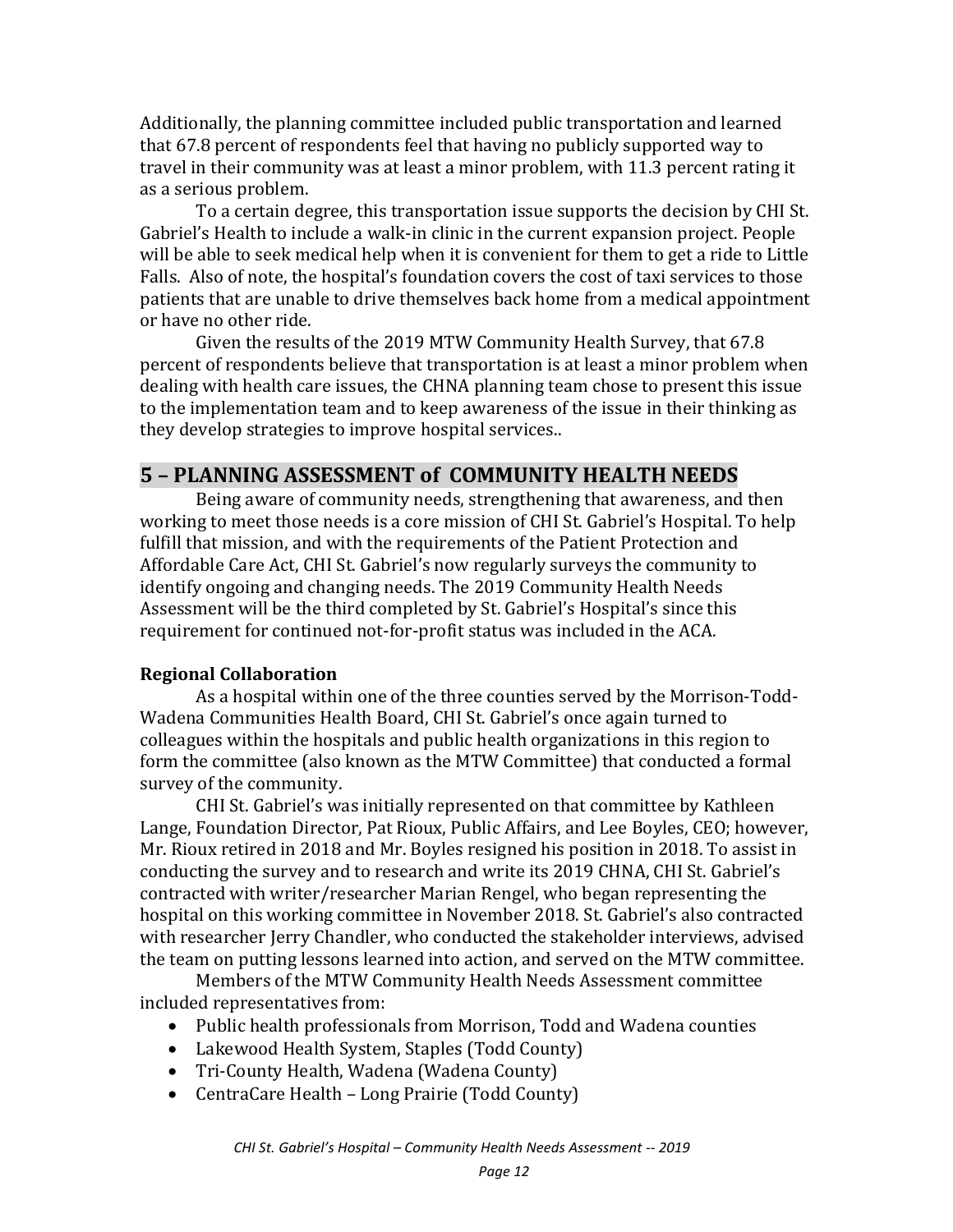• South Country Health Alliance (a county-based health plan serving 12 Minnesota counties)

### **Planning -- CHI St. Gabriel's Health**

Ms. Kathy Lange, Foundation Director, leads the work on the 2019 CHNA as assigned by then-president, Lee Boyles. Ms. Lange hired consultants Chandler and Rengel and directed their work. The team met frequently in Lange's office to discuss approaches to the CHNA, to prepare for meetings of the Morrison, Todd and Wadena counties planning committee, and to discuss the results of the survey and stakeholder interviews. Lange organized meetings of CHI St. Gabriel's leadership team to discuss the findings of the MTW Committee and data from other sources. She organized and convened the advisory team that chose and developed the 2019 initiatives.

Lange regularly updated senior leaders at CHI St. Gabriel's, including updating Interim CEO Steve Smith, who received this assignment with the departure of Lee Boyles. Together Lange and Smith advised and apprised the CHI St. Gabriel's board members on the progress of the Community Health Needs Assessment and prepared for them the information for them to make an informed decision on the 2019 initiatives and initial plans to begin working on those initiatives.

#### **Planning – Corporate**

As a hospital within the Catholic Health Initiatives (now Common Spirit Health) national health care system, CHI St. Gabriel's benefits from advice, training and assistance from the corporation headquarters in Englewood, Colorado. That assistance included for 2018 two webinars to provide advice and training, as well as sharing the PowerPoint presentations from those webinars. Leaders in the CHI Mission unit also provided consultation to CHI St. Gabriel's during work on the 2019 Community Health Needs Assessment.

#### **6 – 2019 CHNA Data Collection**

#### **The Survey**

The MTW Committee, chaired by the Katherine Mackedanz, MPH, Community Health Manager, Todd County Health and Human Services, began meeting in the summer of 2018 to plan the community health survey. The committee approved a final version of the survey in November 2018 and sent it to Anne Kinney, senior research scientist with the Minnesota Department of Health Statistics within the Minnesota Department of Health, who advised MTW on the survey and worked with contractors in the printing, mailing, and collection of the surveys.

The survey was mailed January 25, 2019, to 1,600 households in each of the counties served by the Morrison-Todd-Wadena (MTW) Community Health Board, with an extra 400 surveys sent to the cities of Little Falls, Staples, Long Prairie and Wadena, in an effort to increase the number of responses from people ages 18 to 35.The original plan was to send 1,600 surveys to randomly chosen households in each of the three counties. However, based upon advice from the Minnesota Department of Health, and in an attempt to increase the number of completed surveys from people ages 18-30, the committee agree to send an additional 400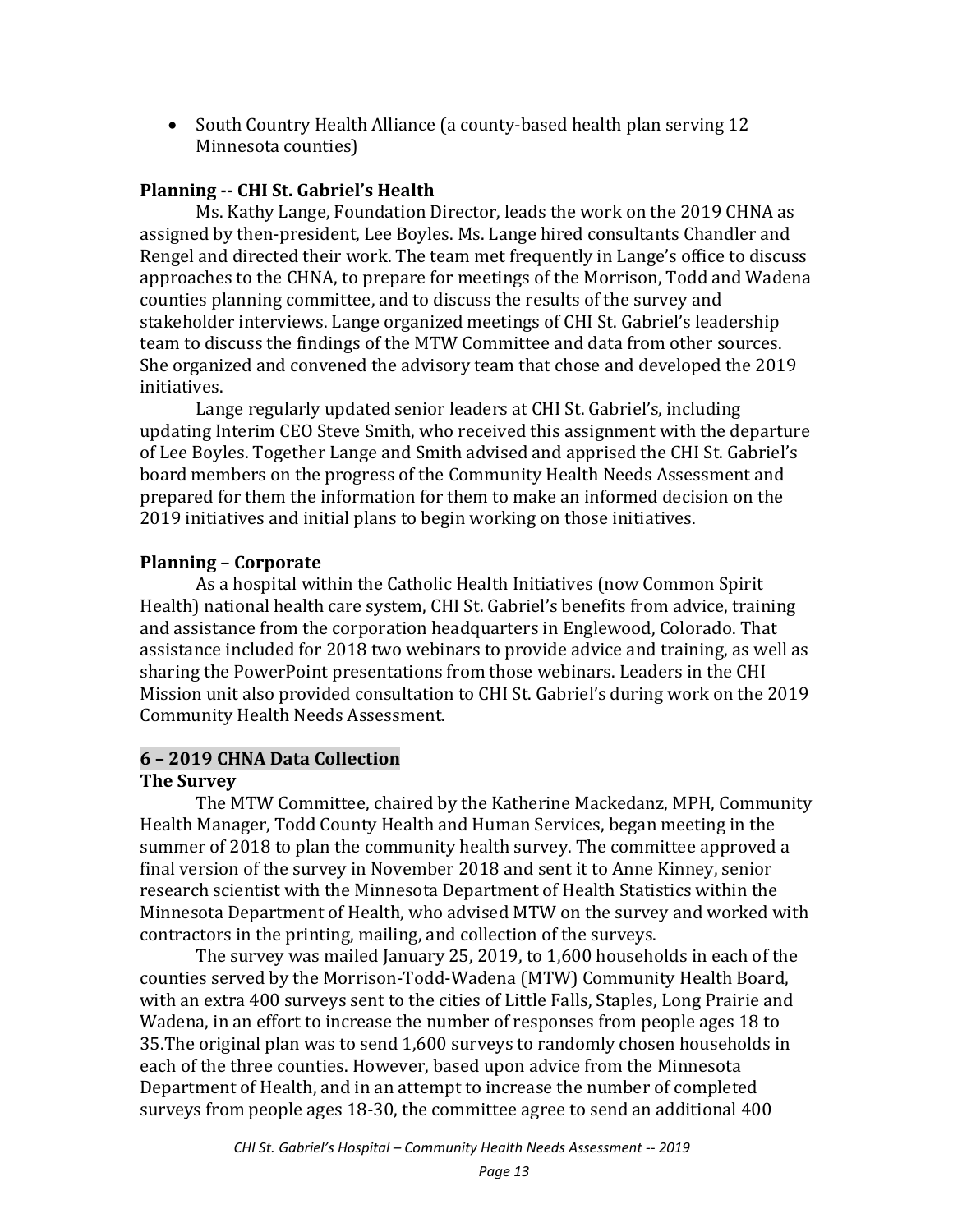surveys to the zip codes in the counties that are more likely to be home to people in the 18-35 age group, which are also the communities in which hospitals are located.

The original cost of the survey was \$22,000, which was shared by the four hospitals served by the MTW County Health Board. The oversampling cost an additional \$7,000, which was paid for by the Morrison-Todd-Wadena County Health Board.

The goal of the committee members and their advisers from the Minnesota Department of Health was that they would receive completed surveys from 25 to 30 percent of the recipients. Final response rates were very close to that goal. In Morrison County 25.7 percent of the surveys were returned, the highest of the three counties. Todd County's return rate was 22.9 percent and Wadena County's return rate was 24.3 percent, for a combined return rate of 24.3 percent for the threecounty region.

#### **Results – Demographics**

In 2019, 510 people from Morrison County completed the Morrison-Todd-Wadena Community Health Survey, fifty more than three years earlier. Only 33 people from the ages of 18-35 completed the survey in 2019, one fewer than completed the 2016 survey, despite our efforts to increase turn out among younger adults.

Of note in 2019 was the level of participation in the survey by Morrison County's veterans. While increasing by five respondents over 2016, this year's survey showed a stronger response rate for Morrison County (14.2 percent) than for Todd County (8.6 percent) and Wadena County (6.5 percent)

As in years past, for the final statistical analysis the Minnesota Department of Health Center for Health Statistics staff weighted the results, using U.S. Census Bureau data, to ensure that weighted percentages for Morrison County and for the MTW Health Board mirror the age and gender distribution rates in each county. (All survey results in this report are the weighted percentages.) (See Table 1 in Appendix.)

#### **Results – Community member perceptions**

The 2019 Morrison-Todd-Wadena Community Health Survey asked many of the same questions as were asked in 2013 and 2016 surveys, with refinements based on lessons learned from those first two surveys. The committee members met April 8, 2019, in a large-group session, well attended by all counties and hospitals, to review the results and discuss the Excel spreadsheet of data presented by the Minnesota Department of Health. Each organization remained at liberty to examine the results to find the value for their communities.

The CHI St. Gabriel's CHNA development team reviewed the results of the survey and chose to focus first on the results of Question 53, "In your opinion, how much of a problem is each of these issues in your community?" This question allowed respondents to think about their neighbors, friends, and coworkers and share their sense of how prevalent the set of 30 concerns on the survey were in their communities. The top 10 issues for 2019 were: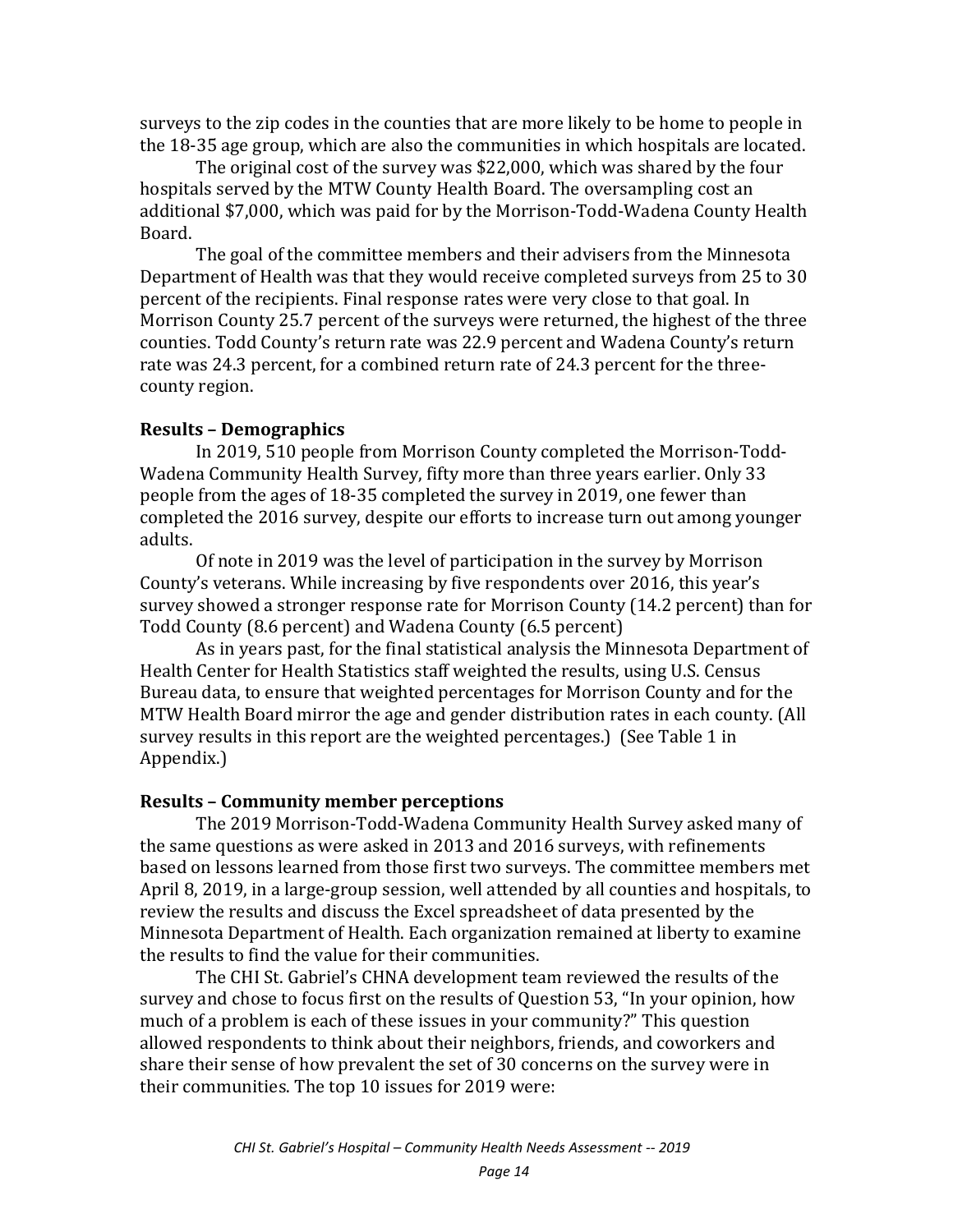| Morrison County 2016-2019                                                       |       |       |  |  |  |
|---------------------------------------------------------------------------------|-------|-------|--|--|--|
| <b>Adult Survey -- ISSUES</b>                                                   |       |       |  |  |  |
| Percent of respondents rating the issue as a minor, moderate or serious problem |       |       |  |  |  |
|                                                                                 | 2019  | 2016  |  |  |  |
| Illegal drug use (heroin, meth, cocaine)                                        | 91.4% |       |  |  |  |
| Parents with inadequate or poor parenting skills                                | 89.5% | 95.6% |  |  |  |
| Obesity among adults                                                            | 88.4% | 97.9% |  |  |  |
| Bullying in schools/school safety                                               | 87.4% |       |  |  |  |
| Obesity among children                                                          | 85.8% | 95.3% |  |  |  |
| Mental health concerns (depression, anxiety)                                    | 85.3% | 96.6% |  |  |  |
| Prescription drug abuse/misuse (codeine, oxycodone, morphine)                   | 84.4% | 94.1% |  |  |  |
| Smoking/e-cigarettes/other tobacco use                                          | 83.1% | 96.2% |  |  |  |
| Alcohol use among those under 21                                                | 83.0% | 97.2% |  |  |  |
| Alcohol abuse among those 21 or over                                            | 81.5% | 97.0% |  |  |  |

Of those top 10 in 2019, CHI St. Gabriel's addressed the six highlighted in their 2016 initiatives and spent the past three years working to address problems faced in their communities.

#### **Results – Health of the Community**

The results of the 2019 Morrison-Todd-Wadena Community Health Survey suggests that the people of Morrison County perceive themselves becoming healthier. Their answers to three specific questions suggest that there have been improvements in health, though those questions do not tease out reasons for those perceptions.

In general health, the rates of people who reported being in poor to excellent remained mostly unchanged with the larges change was a nearly 5 percent increase in the number of people who reported being in good health, with almost 40 percent rating their health as good.

However, in both improved rates of insurance coverage and decreases in the significance of unintentional injuries suggest that the overall well-being of the people in Morrison County is improving.

| <b>General Health</b> |       |       |                   |       |                 |  |  |
|-----------------------|-------|-------|-------------------|-------|-----------------|--|--|
|                       | 2013  | 2016  |                   | 2019  |                 |  |  |
| Poor                  | 2.0%  | 1.9%  | $\leftrightarrow$ | 1.4%  | J               |  |  |
| Fair                  | 9.3%  | 6.7%  | ↓                 | 7.4%  | ↑               |  |  |
| Good                  | 35.6% | 36.2% | ⋔                 | 39.3% | ↑               |  |  |
| Very good             | 39.5% | 41.0% | ↑                 | 38.9% | $\blacklozenge$ |  |  |
| Excellent             | 13.4% | 14.3% | ₼                 | 13.0% | ↓               |  |  |

*2019, 2016, 2013 Morrison-Todd-Wadena Community Health Survey, Question 1.* 

| <b>Current Insurance Status</b> |       |       |   |       |  |  |
|---------------------------------|-------|-------|---|-------|--|--|
|                                 | 2013  | 2016  |   | 2019  |  |  |
| Uninsured                       | 11.2% | 3.0%  | J | 0.7%  |  |  |
| Insured                         | 88.8% | 97.0% |   | 99.3% |  |  |

*2019 Morrison-Todd-Wadena Community Health Survey, Question 14. 2016 Morrison-Todd-Wadena Community Health Survey, Question 18 (calculated). 2013 Morrison-Todd-Wadena Community Health Survey, Question 10.*

The MTW 2019 planning committee discussed the significance of the 2019 response to the insurance question. They acknowledge that the Affordable Care Act likely improved the percentage of people

*CHI St. Gabriel's Hospital – Community Health Needs Assessment -- 2019*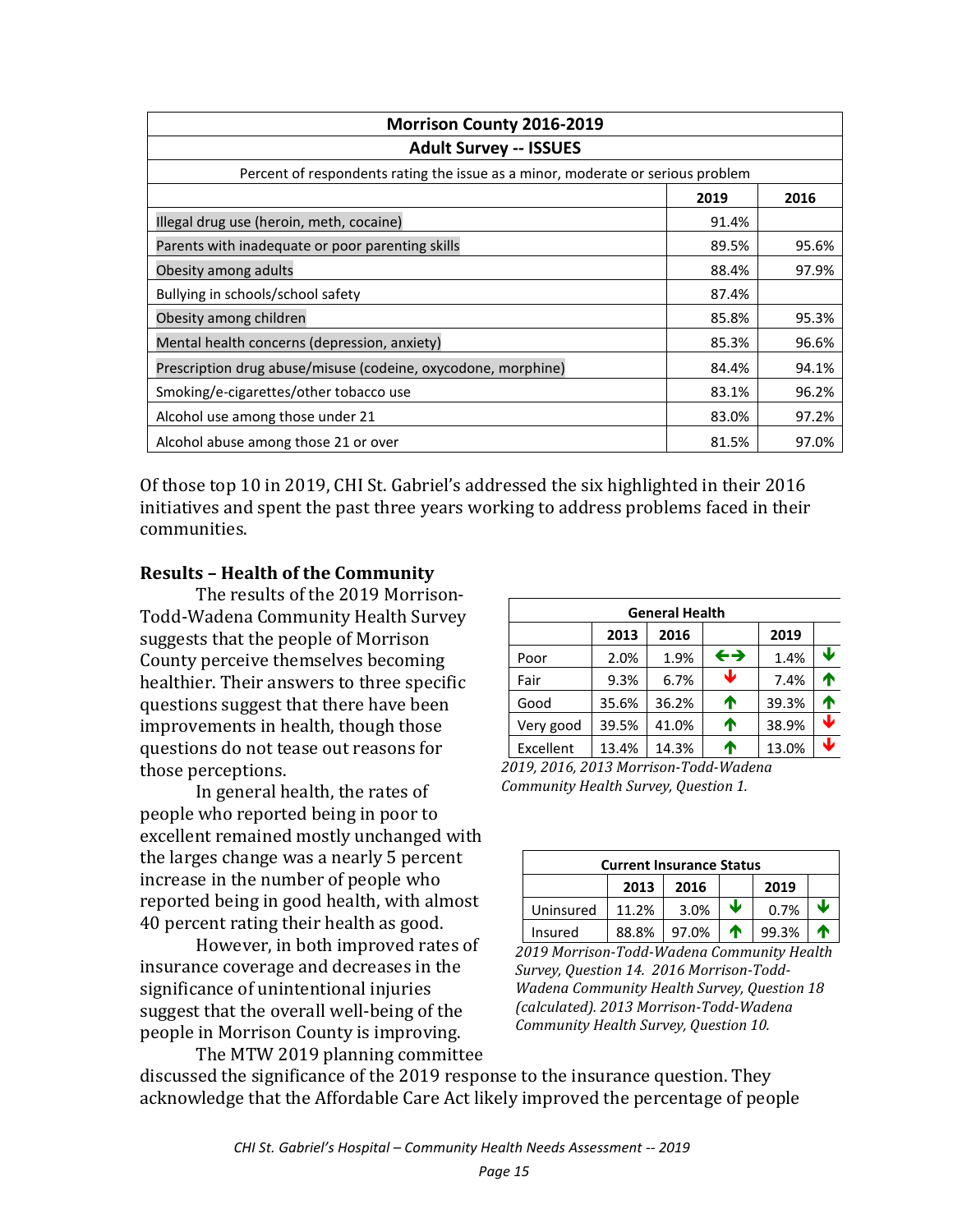now carrying insurance coverage, but they also acknowledged that the survey responses were not detailed enough to determine the quality of that coverage, nor the differences between having coverage but not using that coverage due to such features as high deductibles or co-pays.

For purposes of the Community Health Survey, unintended injuries was defined as such things as falls or not wearing seat belts. Dramatic increases in the numbers of people who see them as no problem or at worst a minor problem suggest that people in Morrison County are taking measures to prevent these accidents. It might also be,

| <b>Unintended Injuries</b> |       |       |                   |       |  |  |
|----------------------------|-------|-------|-------------------|-------|--|--|
|                            | 2013  | 2016  |                   | 2019  |  |  |
| No problem                 | 11.3% | 11.9% | ₩                 | 31.3% |  |  |
| Minor problem              | 63.7% | 64.1% | ́↑                | 52.5% |  |  |
| Moderate problem           | 21.6  | 20.8  | Ψ                 | 12.9  |  |  |
| Serious problem            | 3.5   | 3.1   | $\leftrightarrow$ | 3.4   |  |  |

*2019 Morrison-Todd-Wadena Community Health Survey, Question 53dd. 2016 Morrison-Todd-Wadena Community Health Survey, Question 45u. 2013 Morrison-Todd-Wadena Community Health Survey, Question 45u.* 

however, that other health issues have risen in impact on people's lives, which would then lead them to place less emphasis on injuries. It was worth noting, the CHNA planning team suggested, in this report to show people that, from some perspectives, the health of people's lives is getting better.

### **Results – Mental Health (an example)**

The CHI St. Gabriel's committee members explored the self-reporting questions in the 2019 Community Health Survey using both the 2019 Issues responses and the 2016 initiatives as guides in their exploration: mental health, drug abuse by youth, prescription abuse by adults, obesity in children and adults, and parenting.

The 2019 MTW Community Health Survey explored mental health in three of the possible responses to Question 2, a self-reporting question: "Have you ever been told by a doctor, nurse, or other health professional that you had any of the following health conditions?" In preparing their report on the 2019 survey, MDH statisticians combined results to create an additional composite for these three responses. The 2019 answers and those from a similar question in 2016 show these results and comparison:

|     | Anxiety/panic<br>attacks<br><b>Depression</b> |       | <b>Other mental</b><br>health problems |       |       | Any mental health<br>condition |       |       |    |       |       |   |
|-----|-----------------------------------------------|-------|----------------------------------------|-------|-------|--------------------------------|-------|-------|----|-------|-------|---|
|     | 2016                                          | 2019  |                                        | 2016  | 2019  |                                | 2016  | 2019  |    | 2016  | 2019  |   |
| No  | 84.6%                                         | 85.3% | m                                      | 82.9% | 85.3% | Ѧ                              | 94.7% | 96.5% |    | 74.8% | 77.4% | л |
| Yes | 15.4%                                         | 14.7% | J                                      | 17.1% | 14.7% | J                              | 5.3%  | 3.5%  | JZ | 25.2% | 22.6% | J |

*2019 Morrison-Todd-Wadena Community Health Survey. Question 2, choices m, n, and o. 2016 Morrison-Todd-Wadena Community Health Survey. Question 2, choices o, p, and q.*

The MTW Committee members recognized and considered that the Community Health Survey is just one snapshot of the environment in Morrison County and that respondents may be influenced by other circumstances in their lives, viewing other factors as more pressing than health. It might have been that in 2016, respondents had fewer non-health concerns in their lives than did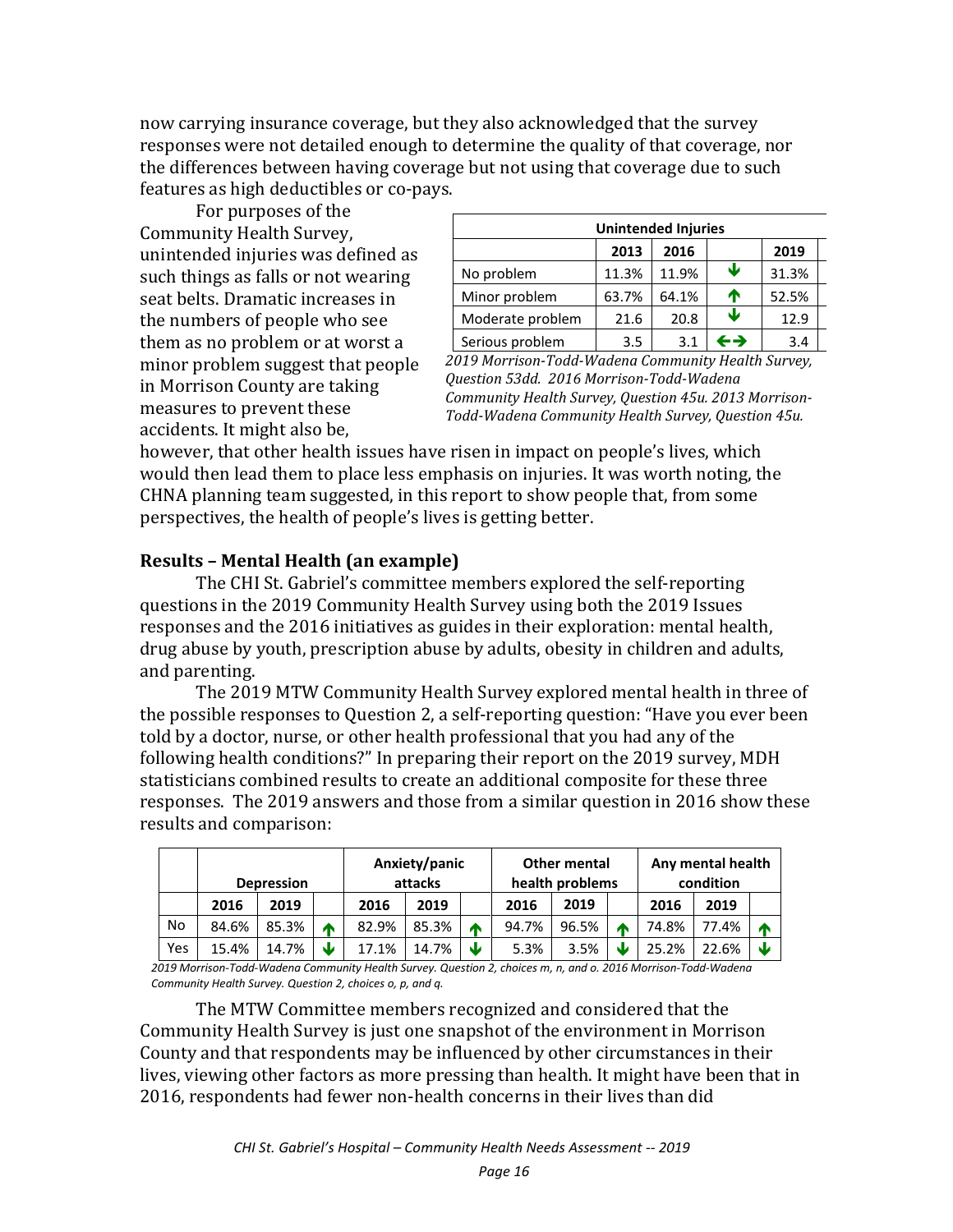respondents in 2019. Still, the 2019 survey results suggest that Morrison County respondents saw an improvement in the mental health of their communities in these three areas.

#### **Stakeholder Interviews**

The MTW Community Health Needs Assessment committee planned and conducted interviews with community stakeholders at the same time as planning the survey and waiting for the survey results. The four hospitals in the Morrison-Todd-Wadena County Health Board area serve similar rural communities and are located in an area where the next nearest hospital is no more than 40 miles away. Because of the similarities of the communities they serve, committee members from the hospitals saw significant value on comparing their results and discussing them together.

Each hospital conducted its own stakeholder interviews based upon a set of questions developed by the committee members in collaboration, expecting that doing so would allow them to compare answers and information after the interviews were completed. Work on stakeholder interviews began in November, and continued while the Community Health Survey was in households. CHI St. Gabriel's contracted with Jerry Chandler, PhD, a retired U.S. Public Health Service Officer, to conduct its stakeholder interviews.

After the committee had agreed upon the stakeholder interview questions, Tri-County Health (Wadena County) volunteered to create an online Survey Monkey for the group and each hospital to use for entering that information. Marian Rengel entered CHI St. Gabriel's Hospital responses into the Survey Monkey.

CHI St. Gabriel's Hospital staff and consultants chose 22 people to interview. The ranged in age from 17 to 78 years. Among them were:

- Morrison County Director of Public Health
- Morrison County Social Services Staff (3)
- High School students (2)
- School district representatives (3)
- Youth and preschool program administrators (3)
- Representatives of organizations serving senior citizens (2)
- Mental Health professionals (1)
- General medicine professionals (2)
- Government officials (2)
- Other community leaders (3)

Dr. Chandler conducted the interviews either in person or by telephone. He encouraged people to talk freely and gave them time and opportunity to explain their thoughts and their positions, providing only neutral feedback to encourage a full exploration of their responses. The interviews lasted between half an hour and two hours.

The questions of the stakeholder interview focused on identifying community needs, identifying existing programs and assessing their value, identifying programs that had ended and assessing their value, discussing the status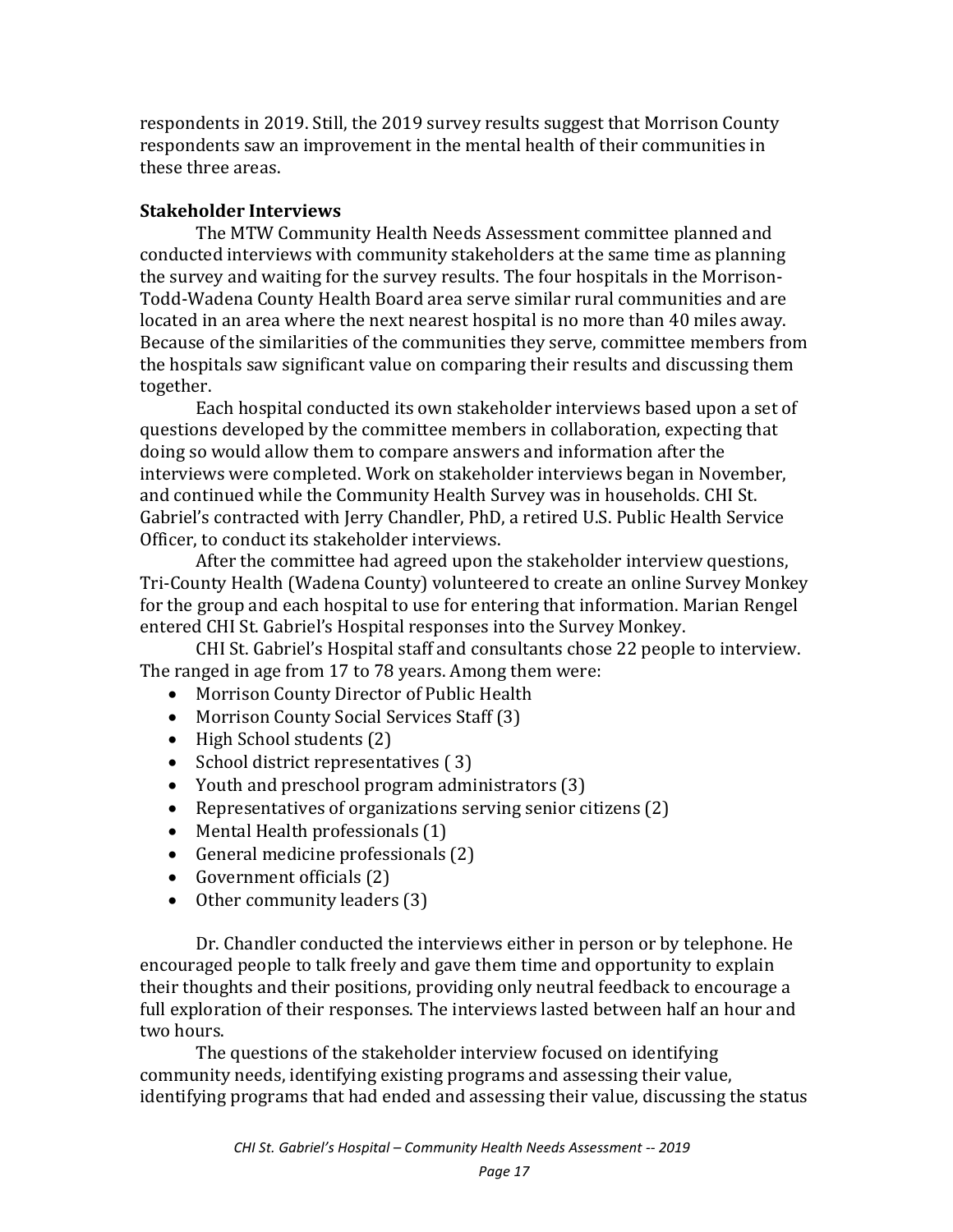of family strength within Morrison County, and assessing resources in the county to meet the needs of people facing healthy living challenges.

The results of the stakeholder interviews revealed similar concerns across Morrison, Todd, and Wadena counties. The top three topics, receiving attention as one of the three concerns named by the people interviewed, were substance abuse (referred to as the opioid epidemic, drug abuse, or similar terms), mental health, and obesity.

|                      | <b>Morrison</b> | <b>County HB</b> |
|----------------------|-----------------|------------------|
| Substance Abuse      | 18              | 46               |
| <b>Mental Health</b> | 13              | っっ               |
| Obesity              | 1 ∩             | 71               |

*Community Stakeholder Interview Questions. 2018-2019 Community Health Needs Assessment. Survey Monkey results analysis* 

Committee members recognize that within these broad topics are more refined issues on which the hospitals may choose to focus as they develop their Community Health Needs Assessments. They conclude, however, that the stakeholder interviews are pointing to those areas with which community members who are actually in need struggle with the most detriment to their healthy living.

#### **Ongoing data gathering**

The staff at CHI St. Gabriel's Hospital and CHI St. Gabriel's Health staff pay close attention to the data they collect to help them meet the needs of the people in their community.

This constant observation of use and need statistics, data, and patient input, led the leadership to plan for the 15,280-square-foot expansion, which, when it opens in April 2020, will increase space available for examinations and procedures, as well as more conveniently locate some services in one building. The newest service in this new building will be an urgent care walk-in clinic to meet same-day health needs. The design for this facility focuses on patient safety and privacy. "The expansion will elevate our level of patient care and reinforce our commitment to the community," said Rhonda Buckallew, administrator for the CHI St. Gabriel's Health Family Medical Center, at the groundbreaking in November 2018. "This project solidifies our vision to create the best health care experience by igniting the spirit for superior care and service."

During the course of reviewing stakeholder interviews, the CHI St. Gabriel's Hospital CHNA working team discussed the prevalence of teen suicide in Morrison County. Team members had sensed that it was of growing concern to many of the stakeholders. Knowing there were no direct questions in the 2019 Morrison-Todd-Wadena Community Health Survey, and that the 2019 Minnesota Student Survey, conducted by the Minnesota Department of Health, was in progress and not scheduled for completion until late summer 2019, the CHNA working team turned the hospital's own data collection system. Staff at the hospital searched their electronic medical health records (EPIC) for Emergency Department and clinic admissions records for people seen for mental health issues in the past three years for mental health issues. (The results of that work are still being analyzed by the CHNA team.)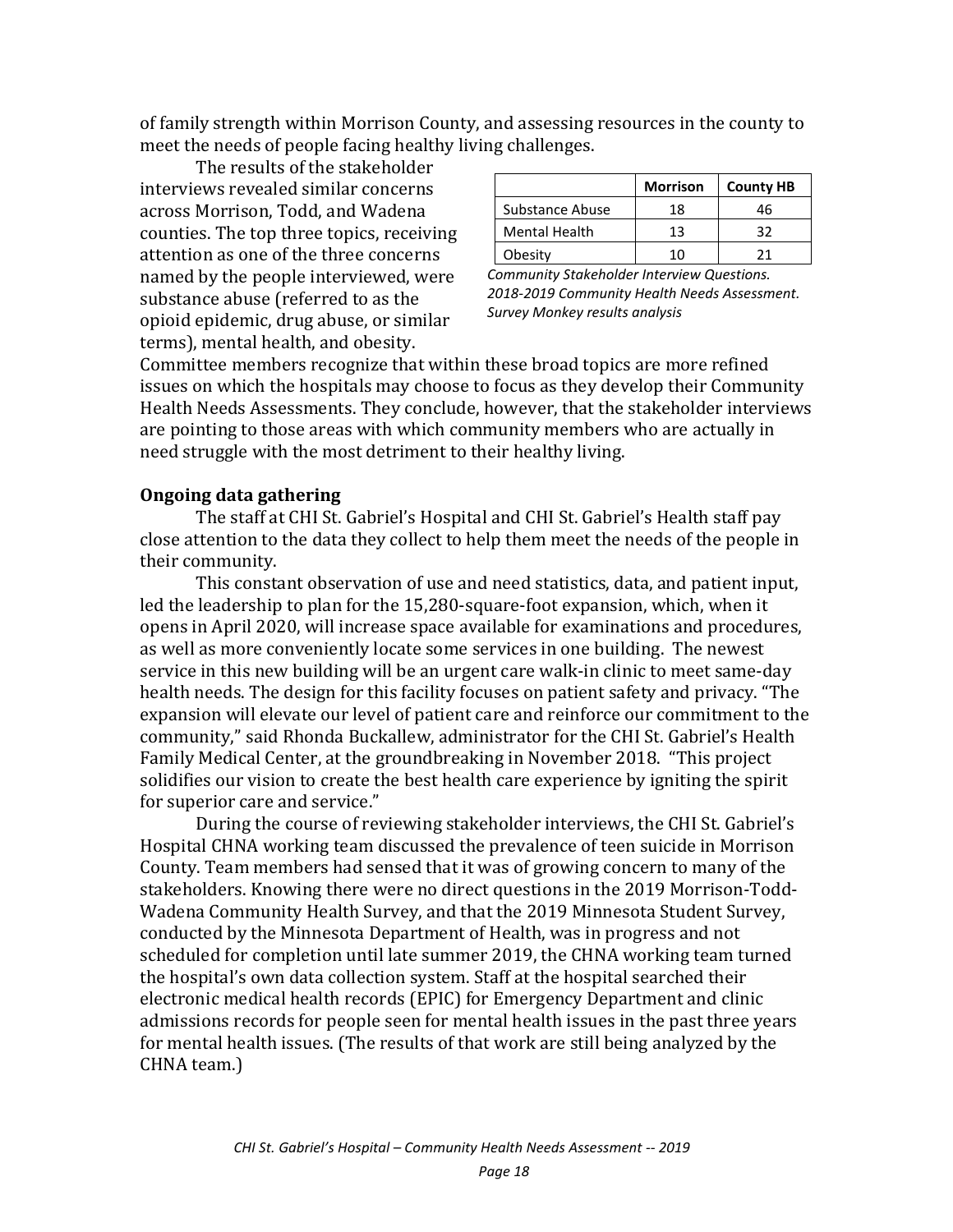#### **Other data sources**

In planning, discussing and writing its 2019 Community Health Needs Assessment, CHI St. Gabriel's Hospital drew upon information from state and national resources.

- U.S. Census Bureau "American Fact Finder" and "Maps on the Go"
- County Health Rankings Robert Wood Johnson and the University of Wisconsin - Madison
- Minnesota Department of Health (MDH)
- Minnesota Department of Employment and Economic Development (DEED)
- Minnesota Hospital Association

#### **7 – PROGRESS ON 2016 INITIATIVES**

The health priorities in the 2016 Community Health Needs Assessment for St. Gabriel's Health were developed through a similar process as that used in the 2019 assessment: collaboration with Todd and Wadena counties and the Morrison-Todd-Wadena Community Health Board, a community survey, stakeholder interviews, exploration of hospital and Family Medical Center data, investigations of national and state data sources, and consultations with an advisory team. That work yielded two prominent needs and three concerns that the CHI St. Gabriel's Health team felt needed attention. These priorities and progress made on them will have a bearing on the 2019 Community Health Needs Assessment for CHI St. Gabriel's Hospital.

#### *2016 Health Priority 1: Improve Mental Health Care*

The single most significant action taken by CHI St. Gabriel's to address the mental health of the people of Morrison County was to bring onto the staff a specialist in psychiatry. Barb Frey-Brown, Advanced Practice Registered Nurse – Certified Nurse Practitioner, now serves the community as a full-time clinic staff member.

### *2016 Health Priority 2: Reduce the Impact of Chemical Dependency on Morrison County Individuals, and Families*

CHI St. Gabriel's Health has become a statewide, and even a nationwide leader and exemplar of the role that community and cooperation can play in addressing the opioid epidemic in rural America. In 2014, CHI St. Gabriel's Hospital, as the principle location of treatment for people suffering from opioid addiction and in need of emergency medical treatment, joined with other community organizations to form Morrison Count y Community-Based Care Coordination, one of 15 Accountable Communities of Health (ACH) in Minnesota. The focus of this team was to reduce the number of people who needed to visit the emergency room for narcotic drug use and to reduce the number of narcotics prescribed to people in Morrison County. The program, also known as St. Gabriel's Health Rural Opioid Program, was supported by funding from the Minnesota Department of Health that originated in the Centers for Medicare and Medicaid Innovation. The work centers on a Controlled Substance Care Team. Any patient receiving care from St. Gabriel's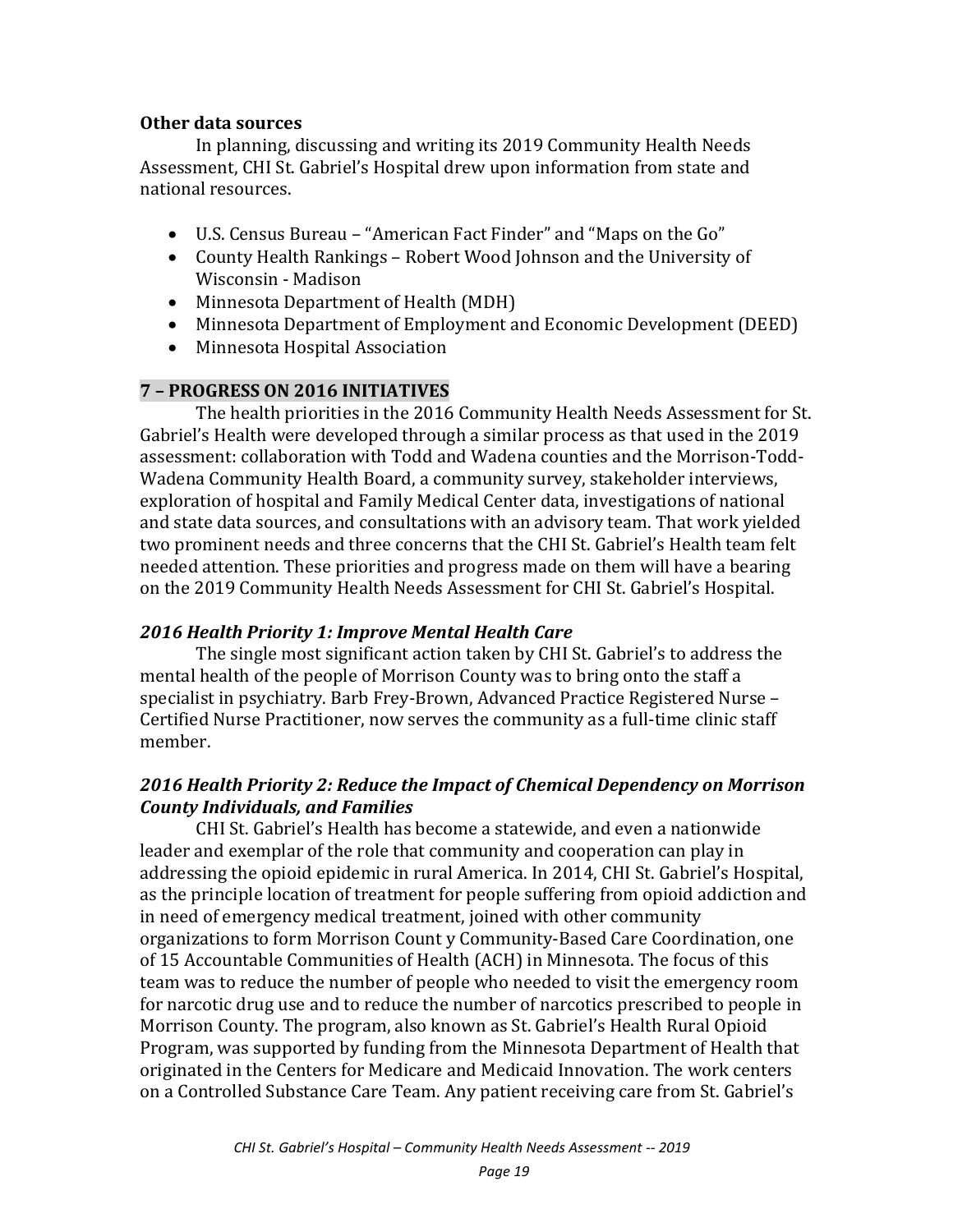Hospital who used a controlled substance is required to work with a care team of a social worker, a nurse, a pharmacist and two physicians. To date, approximately 670 patients have been tapered completely from opioids which brings millions of dollars is savings to the Medicaid system. One telling statistic of the success of these teams is that, through their efforts, one pharmacy in Little Falls cut the number of prescriptions filled by almost 60% between January 2015 and December 2018.

CHI St. Gabriel's Health is now part of the University of New Mexico Extension for Community Healthcare Outcomes (ECHO) program. The hospital and Family Medical Center serve as a training hub, reaching out across Minnesota through teleconferences, to train communities across Minnesota and the nation on best practices for addressing opioid abuse and to provide expertise to other communities dealing with this epidemic. CHI St. Gabriel's Health received \$293,331 from the Minnesota Department of Human Services to support its work as an ECHO hub.

In 2018, CHI Gabriel's Health was recognized for its work by the White House Office of the National Office of Drug Control Policy, which included a chapter on the Morrison County initiative in its new document on opioid reform. St. Gabriel's Health and the success of its program was also the centerpiece of a February 25, 2019, BuzzFeed News: Science article "Here's How One Small Town Beat the Opioid Epidemic," by Dan Vergano.

CHI St. Gabriel's work on opioid addiction and prescription abuse was often mentioned by stakeholders during the 2019 Community Health Needs Assessment interviews. Continuing this work and broadening their influence and support to other communities will continue to be an initiative in the 2019 CHNA.

#### *2016 Priority Areas*

Beyond its two principle priorities, CHI St. Gabriel's included three addition needs in their 2016 Community Health Needs Assessment, areas that the staff and advisory group chose on monitory and actively address as staffing, funding, and opportunity allowed.

#### *Obesity*

In 2016, CHI St. Gabriel's Health listed 15 ways in which staff members had supported Morrison County initiatives and programs to encourage people to live healthier lifestyles. Work in those programs continued throughout the three years since that report was written. However, one popular initiative – Live Better, Live Longer – was discontinued due to funding changes, much to the regret of several of the stakeholders interviewed in 2019.

CHI St. Gabriel's supported the development of a fitness course at Pine Grove Park and Zoo, 1200 West Broadway, Little Falls. In April 2019, Kathy Lange joined others at the park to choose the locations of the 10 fit stations that are part of the course. She and others involved in developing this public fitness resource discussed how to promote the stations with people who visit the city's zoo and to plan the open house to celebrate the opening of the trail.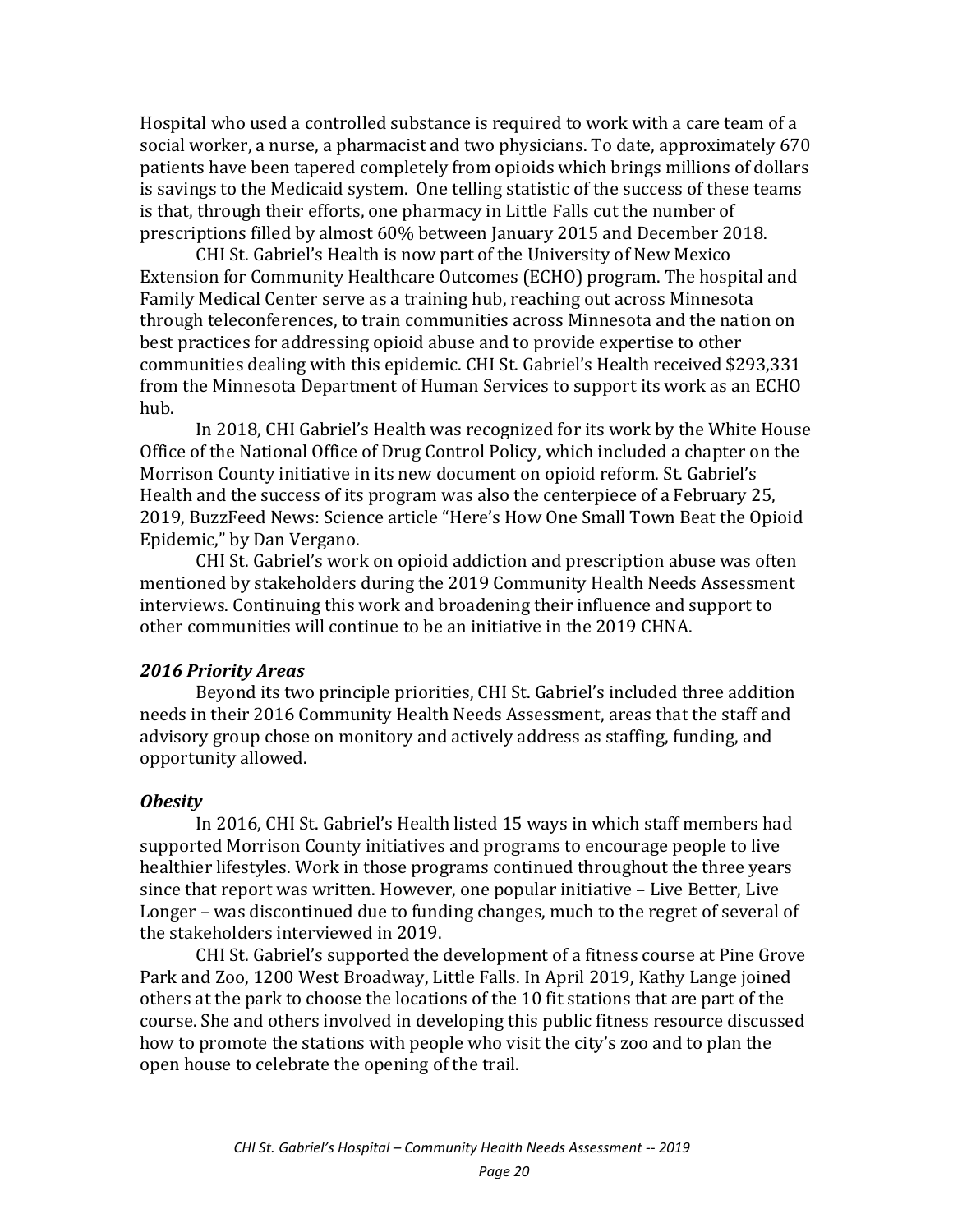CHI St. Gabriel's also continued it support of the  $11<sup>th</sup>$  Annual Rock 'n Run to be held May 18, 2019, another opportunity for the hospital to support people's efforts to live healthy.

A comparison between 2016 and 2019 MTW Community Health Needs survey results suggests, however, that obesity is more of a problem, at least according to Body Mass Index (BMI) rates calculated from people's self-reporting of their height, weight and gender.

| <b>Weight status according to BMI</b> |       |       |   |  |  |  |
|---------------------------------------|-------|-------|---|--|--|--|
|                                       | 2016  | 2019  |   |  |  |  |
| Not overweight                        | 30.7% | 23.3% | ↓ |  |  |  |
| Overweight but not obese              | 38.0% | 37.6% | ₩ |  |  |  |
| <b>Obese</b>                          | 31.3% | 39.1% |   |  |  |  |

*2019 Morrison-Todd-Wadena Community Health Survey, Questions 41, 44, 45. 2016 Morrison-Todd-Wadena Community Health Survey, Questions 46, 49, 50.*

#### *Accessibility to Health Care*

The expansion the Family Medical Center on the northwest of the CHI St. Gabriel's Hospital is the major work the health organization is completing to improve access to health care for Morrison County and the surrounding area. The new wing will include a walk-in clinic to provide same-day medical treatment,

additional space for patient and wellness education easier access to the pharmacy, and increased support for primary care and specialty treatments.

Results of the 2019 MTW Community Needs Survey show that, when asked to compare access to health care in 2019 with health care in 2016, the people responding felt that access had decreased.

#### **Change in access to health care services From 2013 to 2016 From 2016 to 2019** Improved 15.7% 11.1%  $\sqrt{ }$ Stayed the same **76.2%** 73.6% Become worse  $\begin{array}{ccc} \vert & 6.2\% \end{array}$  11.3%  $\begin{array}{c} \downarrow \\ \end{array}$ Did not live in this area in 2016  $\vert$  1.9% 4.1%

*2019 Morrison-Todd-Wadena Community Health Survey, Question 3. 2016 Morrison-Todd-Wadena Community Health Survey, Question 5.*

### *Priority 3 – Parenting*

In 2016, the Community Health Needs Assessment implementation and strategy

team chose to once again include developing parenting skills as a priority for CHI St. Gabriel's Health to continue addressing. While recognizing the need for new and young parents to receive help raising their children, no strategy for addressing the issue came out of the planning that year. Comparing the results

| Parents with inadequate or poor parenting skills |       |       |                   |       |   |  |  |  |
|--------------------------------------------------|-------|-------|-------------------|-------|---|--|--|--|
|                                                  | 2013  | 2016  |                   | 2019  |   |  |  |  |
| No problem                                       | 4.4%  | 4.6%  | $\leftrightarrow$ | 10.5% | ↑ |  |  |  |
| Minor problem                                    | 28.8% | 26.4% | Ψ                 | 30.9% | ሳ |  |  |  |
| Moderate problem                                 | 38.6% | 40.5% | ♠                 | 30.8% | Ψ |  |  |  |
| Serious problem                                  | 28.2% | 28.5% | ←→                | 27.8% | ↓ |  |  |  |

*2019 Morrison-Todd-Wadena Community Health Survey, Question 53x. 2016 Morrison-Todd-Wadena Community Health Survey, Question 45o. 2013 Morrison-Todd-Wadena Community Health Survey, Question 45o.*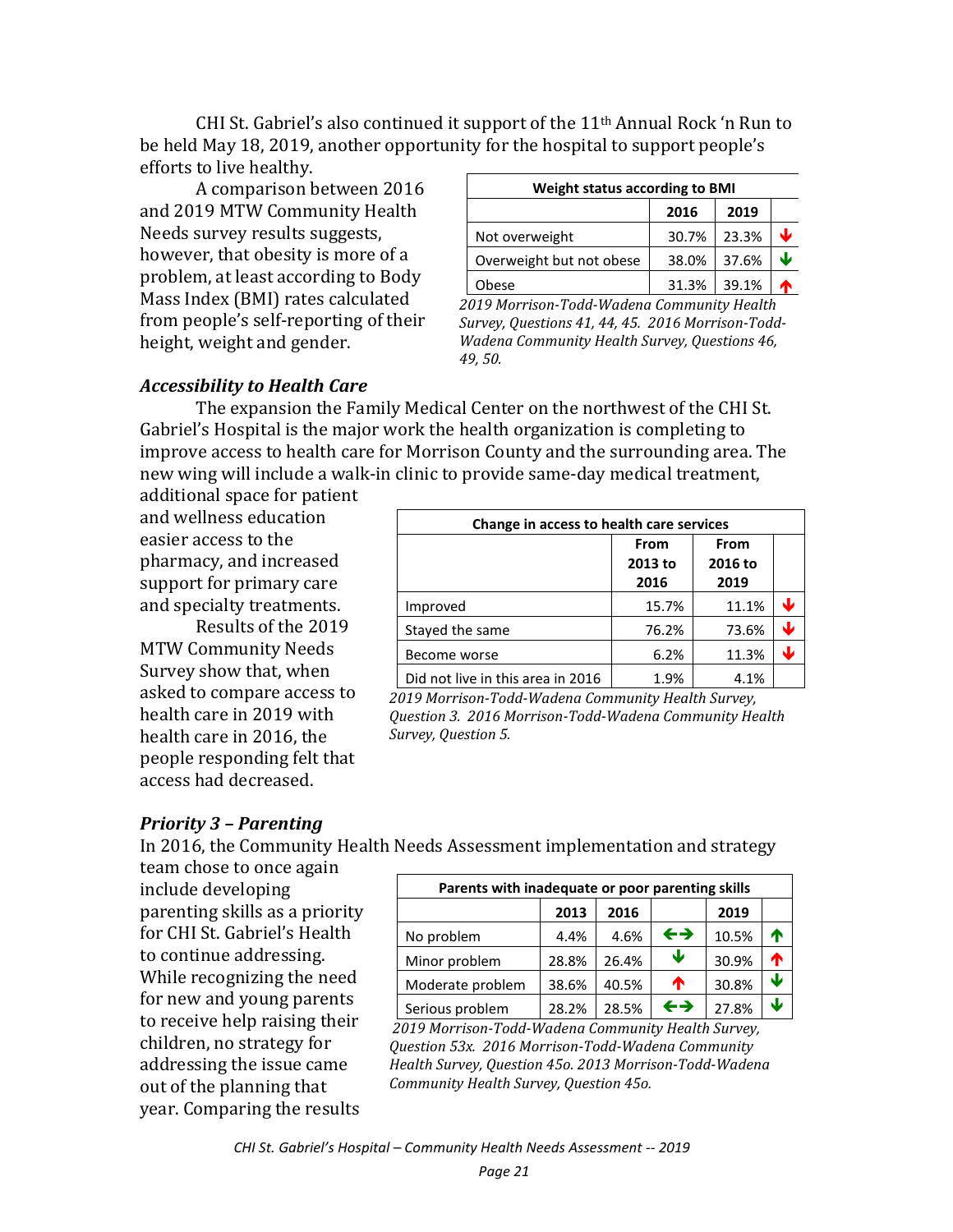of the 2016 Morrison-Todd-Wadena Community Health Survey to the results of the 2013 survey, with input from the 2016 stakeholder interviews, lead rising concern among the 2016 implementation team members, for in 2016 nearly twice as many respondents as in 2013 saw inadequate parenting skills as a serious problem, rising from 14.5 percent in 2013 to 28.5 percent in 2016.

While improving parenting skills – helping parents raise physically and mentally healthy children – was a noticeable concern among the stakeholders interviewed in 2019, most people recognized that doing so is very challenging for a community and even more challenging for a hospital and health care system.

# **7 - 2019 INITIATIVES – Strategies for improving community health**

NOTES -- areas of concern to the communities of Morrison County.

### **Possible Priorities**

Access to Medical Services – Expansion Drug Abuse – Continued work on opioid epidemic Teen Suicide Overweight Obesity – Physical fitness

Ms. Lange in partnership with Morrison County Public Health is organizing a community strategy group to consider the results of the 2019 Morrison-Todd-Wadena Community Health Survey, the 2019 Stakeholder interviews, data and resources from CHI St Gabriel's Hospital Emergency Department, Minnesota Department of Health initiatives and resources, information from the Morrison County department of Public Health. To consider community needs and recommend courses of action for the coming years.

# **8 - CONCLUSION**

To be written after implementation and strategy team meeting.

# **9 - APPENDICES**

| Demograpme nesures |        |                 |                     |             |                     |           |                     |
|--------------------|--------|-----------------|---------------------|-------------|---------------------|-----------|---------------------|
|                    |        | <b>Morrison</b> |                     | <b>Todd</b> |                     | Wadena    |                     |
|                    |        | Frequency       | Weighted<br>Percent | Frequency   | Weighted<br>Percent | Frequency | Weighted<br>Percent |
| <b>Number</b>      |        | 510             |                     | 512         |                     | 501       |                     |
| Gender             | Male   | 198             | 49.9%               | 184         | 51.7%               | 192       | 50.3%               |
|                    | Female | 312             | 50.1%               | 328         | 48.3%               | 309       | 49.7%               |
| <b>Age Group</b>   | 18-34  | 32              | 23.8%               | 29          | 23.4%               | 24        | 24.8%               |
|                    | 35-44  | 44              | 14.7%               | 34          | 11.9%               | 46        | 14.1%               |

### **Appendix Table 1 2019 Morrison-Todd-Wadena Community Health Needs Survey Demographic Results**